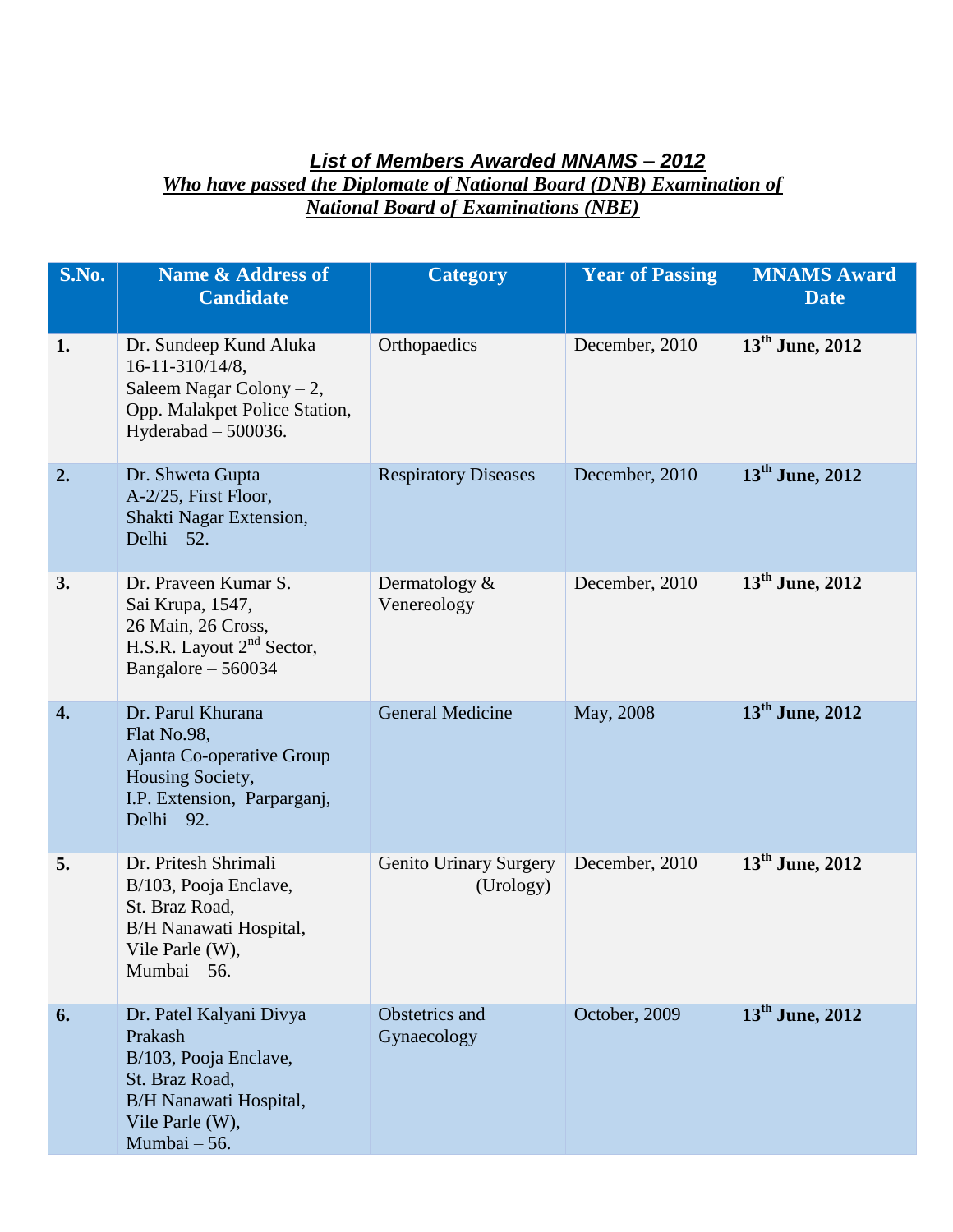| 7.  | Dr. Vedpathak Sachin Ganpat<br>1550, Subhash Nagar,<br>Near 14 No. School,<br>Barsi, TQ: Barsi,<br>Dist. Solapur,<br>Maharashtra - 413401. | Obstetrics and<br>Gynaecology | December, 2009  | 13 <sup>th</sup> June, 2012 |
|-----|--------------------------------------------------------------------------------------------------------------------------------------------|-------------------------------|-----------------|-----------------------------|
| 8.  | Dr. Rohit Madhup Lal<br>C/o Dr. Lal's Diagnostic $\&$<br><b>ENT</b> Center,<br>Kadru Road, Kadru,<br>Ranchi - 834002.                      | Orthopaedics                  | June, 2010      | $13th$ June, 2012           |
| 9.  | Dr. Prashanth G. S.<br>No. 747, $42nd Cross$ ,<br>III Block, Rajaji Nagar,<br>Bangalore $-560010$<br>(Karnataka).                          | Orthopaedics                  | October, 2008   | $13^{\text{th}}$ June, 2012 |
| 10. | Dr. Kamran Ali Khan<br>52 - B Shakespeari Sarani,<br>Flat – 7D, Sukh Sadan,<br>Kolkata $-700017$ (West<br>Bengal).                         | <b>General Surgery</b>        | December, 2010  | 13 <sup>th</sup> June, 2012 |
| 11. | Dr. Khan Imran Ahmed<br>"Anjum Mansion",<br>Plot No.77,<br>N-13/A, CIDCO,<br>Near Himayat Baugh,<br>Aurangabad (Maharashtra).              | <b>General Surgery</b>        | September, 2009 | $13th$ June, 2012           |
| 12. | Dr. Ajitpal Singh Chhabra<br>House No. 849,<br>$2nd$ Floor,<br>Sector 61, Phase VII,<br>Sas Nagar, Mohali,<br>Punjab $- 160062$ .          | Radiodiagnosis                | December, 2010  | $13th$ June, 2012           |
| 13. | Dr. Arushi Gahlot<br>B-30-A, Gahlot Kuteer,<br>Nagneji Road,<br>Karninagar Pawanpuri,<br>Bikaner (Rajasthan) – 334003.                     | Paediatrics                   | June, 2010      | $13^{\text{th}}$ June, 2012 |
| 14. | Dr. Bhatia Ravi<br>1-RA-6, Gayatri Nagar,<br>Hiran Magri, Sector-V,                                                                        | Paediatrics                   | December, 2010  | $13^{\text{th}}$ June, 2012 |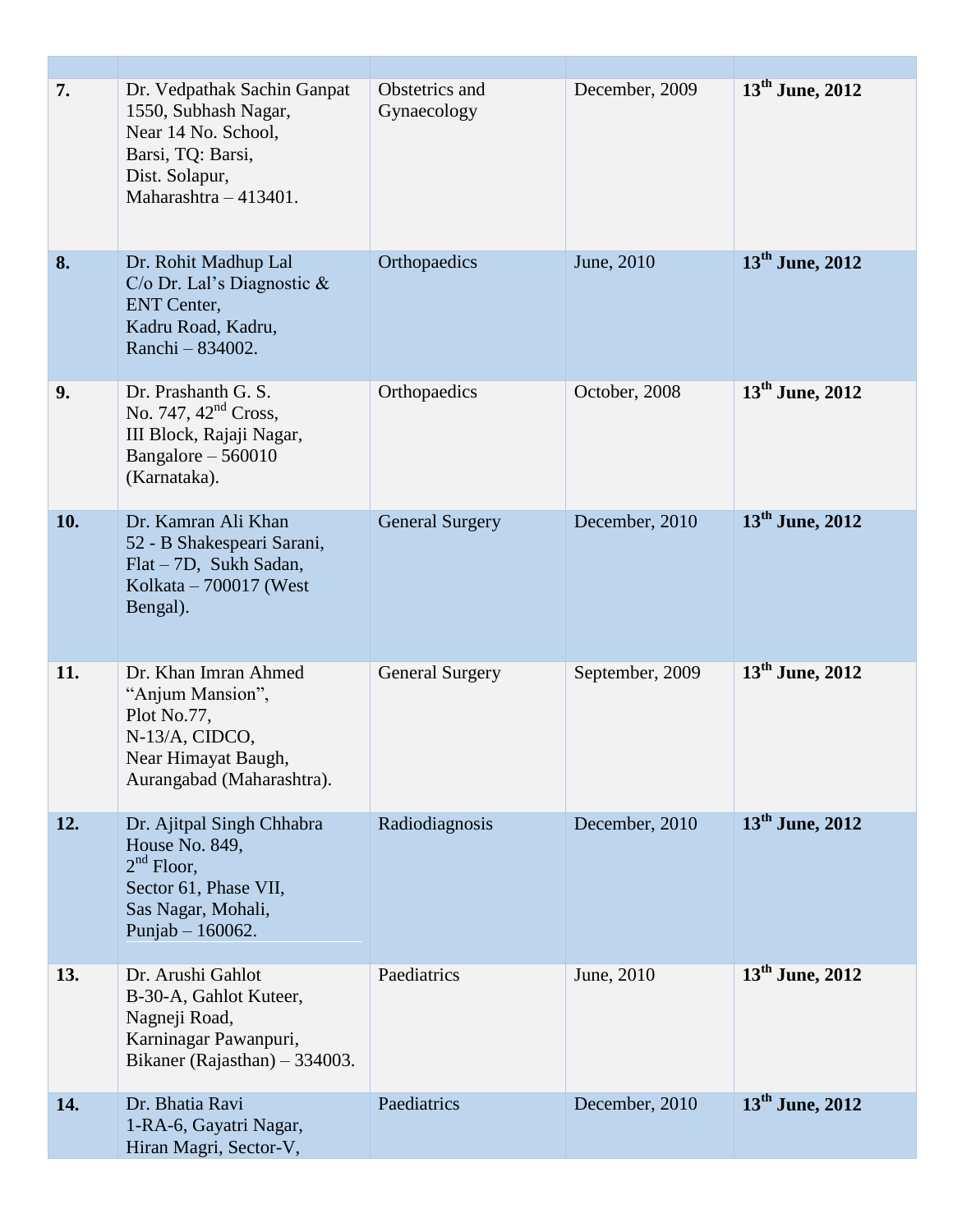|     | Udaipur - 313002.                                                                                                                                        |                        |                 |                             |
|-----|----------------------------------------------------------------------------------------------------------------------------------------------------------|------------------------|-----------------|-----------------------------|
| 15. | Dr. Sagesh M.<br>Kanayi House,<br>Pilicode (P.O.),<br>Kasaragod,<br>Kerala-671353.                                                                       | Otorhinolaryngology    | December, 2010  | 13 <sup>th</sup> June, 2012 |
| 16. | Dr. Vignesh Prasad K.<br>213, Nethaji Road,<br>Manjakuppam,<br>Cuddalore $-607001$ .                                                                     | Orthopaedics           | May, 2009       | $13th$ June, 2012           |
| 17. | Lt. (Dr.) Anirudh Singh<br>C/o Cd. Harpal Singh,<br>4/45, Rakshapuram,<br>Mawana Road,<br>Meerut (U.P.).<br>9911287950                                   | Ophthalmology          | September, 2004 | $13^{\text{th}}$ June, 2012 |
| 18. | Dr. Garima Lakhotia<br>K-19, 'Ashish', Krishnaganj,<br>Ajmer (Rajasthan) $-305001$ .                                                                     | Ophthalmology          | June, 2010      | $13th$ June, 2012           |
| 19. | Dr. Tapish C. Sahu<br>1/24-A, Lohamandi Road,<br>St. John's Crossing,<br>Agra - 282002 (U.P.).                                                           | <b>General Surgery</b> | June, 2011      | $13^{\text{th}}$ June, 2012 |
| 20. | Dr. Tiwari Rahul Ashok<br>Ratan Apartment-4,<br>Flat No. $-209$ ,<br>Agyaram Devi Square,<br><b>Bus Stand Road,</b><br>Nagpur - 440018<br>(Maharashtra). | Ophthalmology          | October, 2009   | 13 <sup>th</sup> June, 2012 |
| 21. | Dr. Gaurav Hiralal<br>Khandelwal<br>16, Pradhan Park,<br>Opp. Vardhaman Society,<br>Lonavala $-410401$<br>Dist. Pune, Maharashtra.                       | Orthopaedics           | September, 2009 | 13 <sup>th</sup> June, 2012 |
| 22. | Dr. Thakare Darpan Jagannath<br>901-B/31, Montreal Towers,<br>Shastri Nagar, Near<br>Lokhandnala Circle, Andheri<br>(W),<br>Mumbai - 400053.             | Neuro Surgery          | December, 2010  | $13th$ June, 2012           |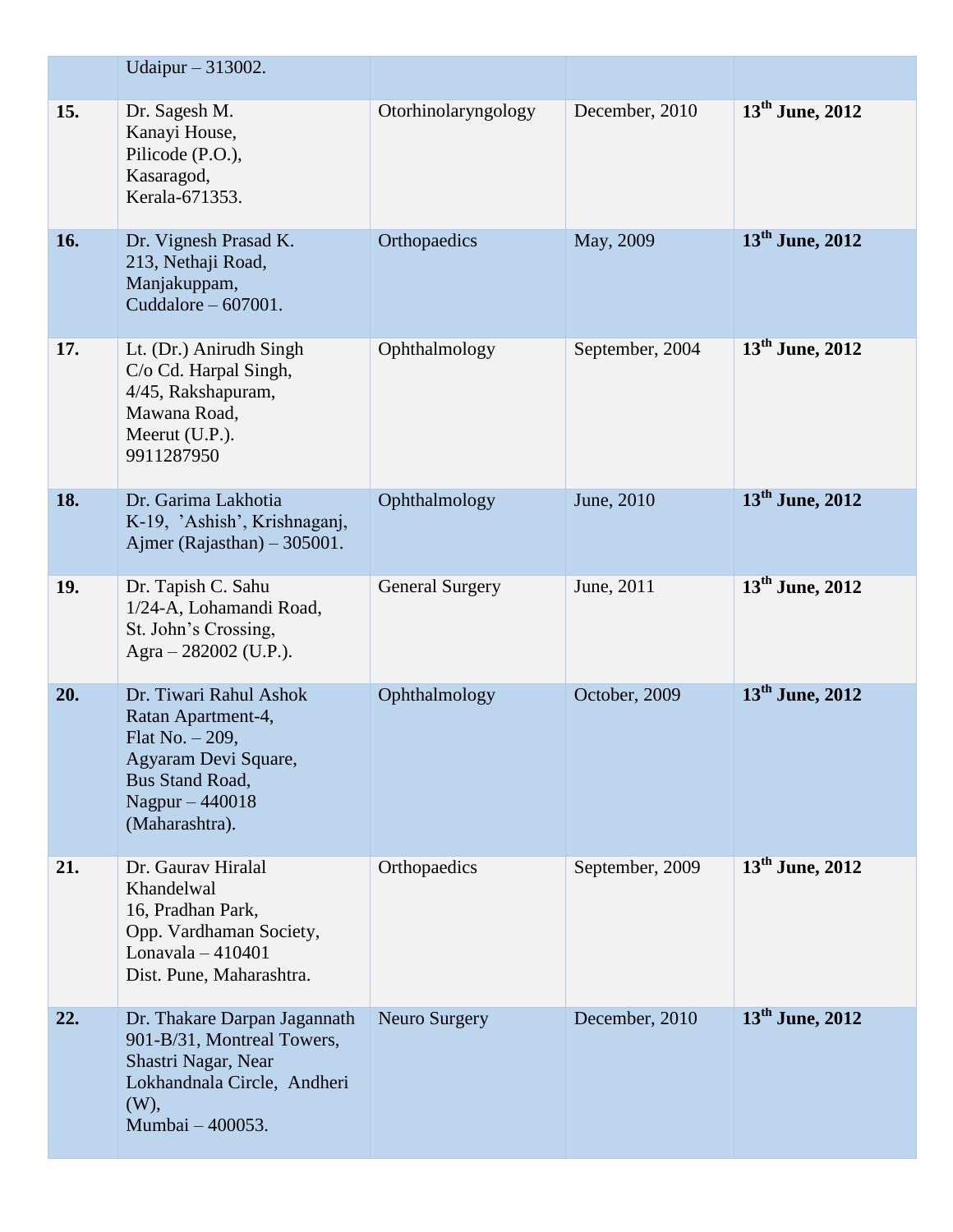| 23. | Dr. Vipul Vijay<br>$B-126$ , Pocket – B,<br>Mayur Vihar Phase - II,<br>New Delhi $-110091$ .                                                             | Orthopaedics                    | June, 2011      | $13^{\text{th}}$ June, 2012 |
|-----|----------------------------------------------------------------------------------------------------------------------------------------------------------|---------------------------------|-----------------|-----------------------------|
| 24. | Dr. Rai Amit N K Rai<br>9, S.F.S. Hauz Khas<br>Appartments,<br>Hauz Khas,<br>New Delhi - 110016.                                                         | Anaesthesiology                 | April, 2008     | $13th$ June, 2012           |
| 25. | Dr. Dushyant Deo<br>34; Vinay Nagar, Sector - 1,<br>Gwalior M.P. - 474010.                                                                               | <b>General Medicine</b>         | June, 2010      | $13^{\text{th}}$ June, 2012 |
| 26. | Dr. Patil Kalpesh Onkar<br>17, "Sheetal" Ring Road,<br>Shahu Nagar,<br>Opp Lalit Kala Bhavan,<br>Jalgaon, Taluka: & Dist.:<br>Jalgaon,<br>Maharashtra.   | <b>General Surgery</b>          | December, 2010  | $13th$ June, 2012           |
| 27. | Dr. Shibi Mathew<br>Theruvil House,<br>Pala (P.O.) Pala,<br>Kottayam District,<br>Kerala – 686575.                                                       | General Medicine                | April, 2006     | 13 <sup>th</sup> June, 2012 |
| 28. | Dr. G. Rajesh<br>H.9/274, "Puthukkulangara<br>House",<br>Chowannur P.O.,<br>Kunnamrulam,<br>Kerala - 680503.                                             | Gastroenterology                | December, 2009  | $13th$ June, 2012           |
| 29. | Dr. Agrawal Anurag Kantilal<br>B1/103, Kushal Vatika<br>Residency,<br>Opp. Ranakpur Housing<br>Society,<br>Shahibaugh Ahmedabad -<br>380004<br>(Gujrat). | Ophthalmology                   | May, 2008       | $13^{\text{th}}$ June, 2012 |
| 30. | Dr. Pramod Subash<br>No. 10, Greenwoods<br>Apartments,<br>R. S. Layout, Bommasandra,<br>Bangalore - 560099.                                              | Oral & Maxillofacial<br>Surgery | September, 2005 | 13 <sup>th</sup> June, 2012 |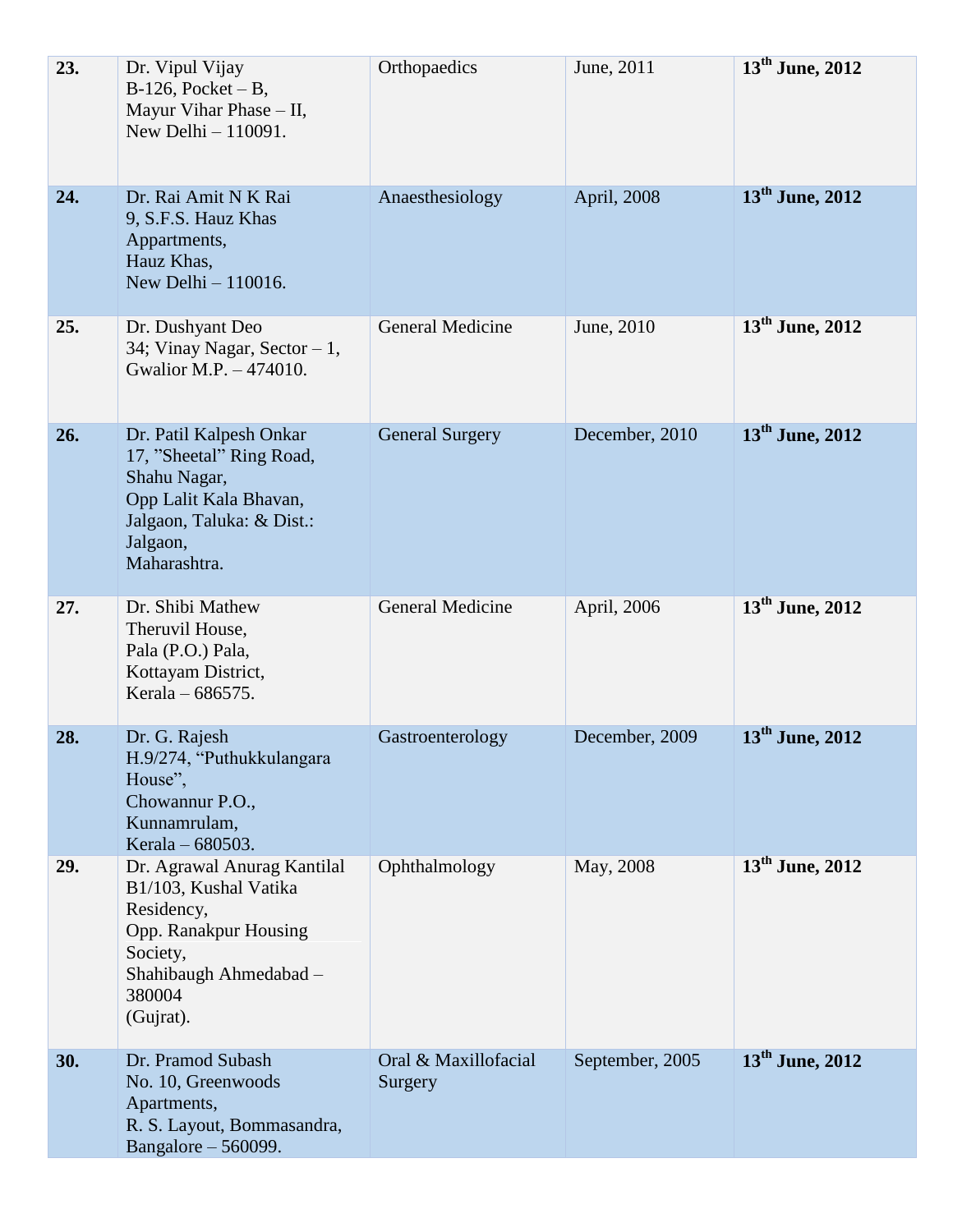| 31. | Dr. Royana Singh<br>B-115, Brij Enclave,<br>P.O. Sundarpur,<br>Varanasi - 221005.                                                                                    | Anatomy                 | May, 2005      | 13 <sup>th</sup> June, 2012 |
|-----|----------------------------------------------------------------------------------------------------------------------------------------------------------------------|-------------------------|----------------|-----------------------------|
| 32. | Dr. Joji Krishnan<br>"Meera" TC 2/3397,<br>Kedaram Nagar,<br>Chalakuzhy Road, Pattom,<br>Trivandrum, Kerala.- 695004.                                                | Orthopaedics            | October, 2008  | $13th$ June, 2012           |
| 33. | Dr. Patil Kishor Bhagwat<br>Flat No.4, Kundaprabha<br>Apartments,<br>Patil Lane - 2B, Behind<br>Woodland Showroom,<br>College Road,<br>Nashik, Maharashtra - 422005. | Ophthalmology           | December, 2009 | $13^{\text{th}}$ June, 2012 |
| 34. | Dr. Mahesh N.<br>No.135, 4 <sup>th</sup> Main Road,<br>$6th Block, 3rd Stage,$<br>$3rd$ Phase, B. S. K.,<br>Bangalore-560085. Karnataka.                             | Anaesthesiology         | May, 2009      | $13th$ June, 2012           |
| 35. | Dr. Gopi Chander N.<br>496, $3^{\text{rd}}$ Main Road,,<br>TNHB Colony, Velachery,<br>Chennai - 600042.                                                              | Prosthodontics          | April, 2009    | $13th$ June, 2012           |
| 36. | Dr. Anshuman Deo<br>C/o Dr. Karuna Shah Deo,<br>Sukhded Nagar, Ratu-Road,<br>Ranchi, Jharkhand - 834005.                                                             | <b>General Surgery</b>  | June, 2011     | 13 <sup>th</sup> June, 2012 |
| 37. | Dr. Anusheel Munshi<br>C-36 B, Gangotri Enclave,<br>Alaknanda,<br>New Delhi.                                                                                         | Radiotherapy            | May, 2001      | $13^{\text{th}}$ June, 2012 |
| 38. | Dr. Palanki Satya Dattatreya<br>402, Fortune Plaza,<br>LIC Colony,<br>Puppalguda, Rajendranagar,<br>Rangareddy District,                                             | <b>Medical Oncology</b> | May, 2005      | $13th$ June, 2012           |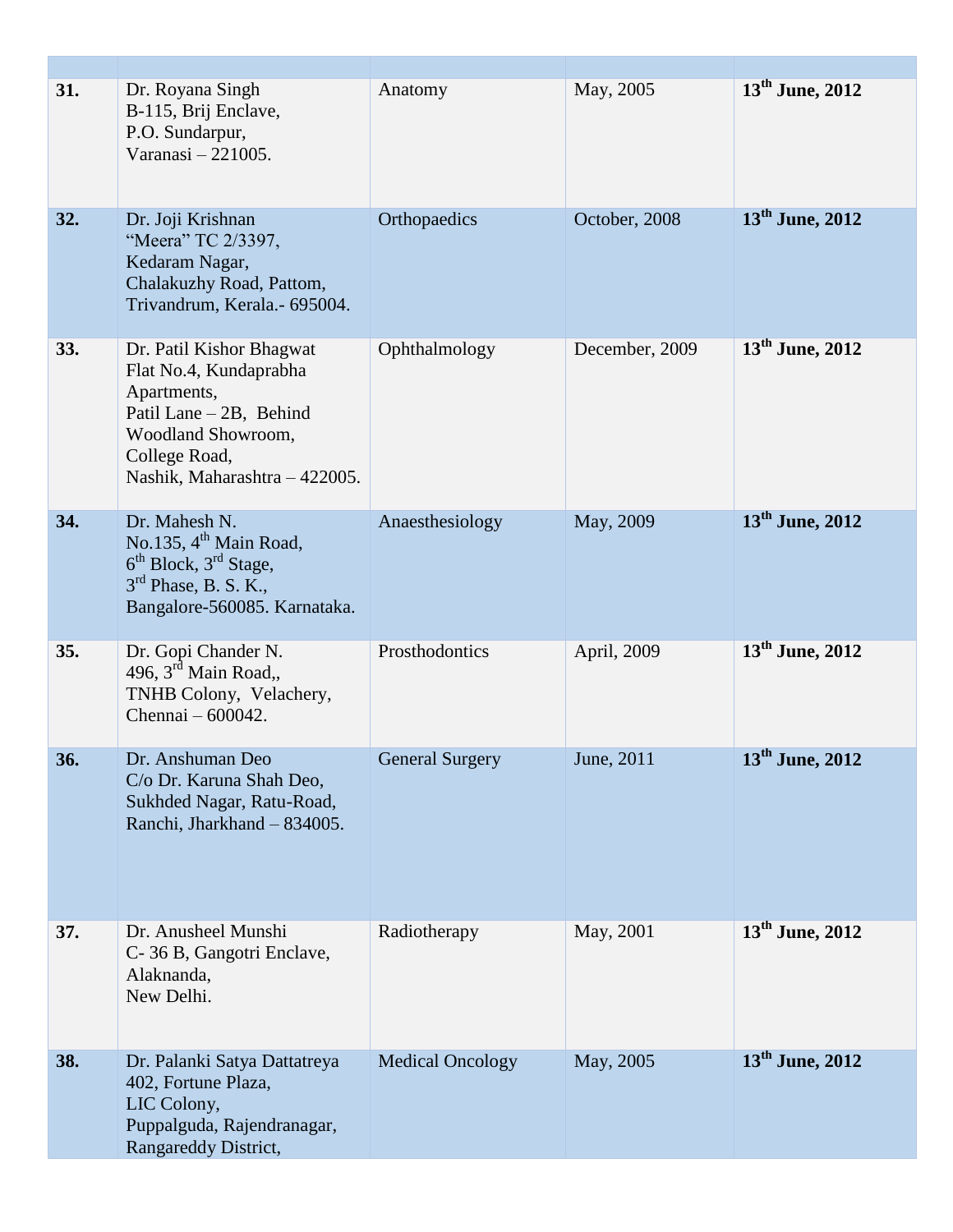|     | Hyderabad, A.P.                                                                                                                                 |                                     |                 |                             |
|-----|-------------------------------------------------------------------------------------------------------------------------------------------------|-------------------------------------|-----------------|-----------------------------|
| 39. | Dr. Vikas Bachhal<br>B-1, C.S.I. O. Campus,<br>Sector 30, Chandigarh-160030.                                                                    | Orthopaedics                        | June, 2010      | $13^{\text{th}}$ June, 2012 |
| 40. | Dr. Umbardand Shashikant<br>Mahadev<br>Mangalya Nursing Home,<br>76, Gold Finch Peth,<br><b>Behind Paras Estate,</b><br>Solapur -413007 (M.S.)  | Obstetrics and<br>Gynaecology       | June, 2010      | $13th$ June, 2012           |
| 41. | Dr. Sapna Devi D. P.<br>TCV/2498, Gold Links Road,<br>Kowdiyar,<br>Trivandrum $-695003$ (Kerala)                                                | Obstetrics &<br>Gynaecology         | April, 2006     | $13^{\text{th}}$ June, 2012 |
| 42. | Dr. Prateek Goyal<br>M-88, Mahesh Colony,<br>Near Laxmimandir Cinema,<br>J.P. Phatak,<br>Jaipur (Rajasthan) $-302015$                           | Orthopaedics                        | September, 2009 | $13th$ June, 2012           |
| 43. | Dr. T. Rajani<br>Plot No. 95, Methodist Colony,<br>Opp. Navaratna Apartments,<br>Kundan Bagh, Begumpet,<br>Hyderabad $-500016.$ (A.P.)          | Radiodiagnosis                      | June, 2011      | $13^{\text{th}}$ June, 2012 |
| 44. | Dr. Manjunatha K. R.<br>C/o B. V. Rajashekharappa,<br>No.166, II Stage,<br>AGB Layout,<br>Mahalaxmipuram,<br>Bangalore - 86.                    | Orthopaedics                        | May, 2008       | $13th$ June, 2012           |
| 45. | Dr. Prashant Jain<br>Block No.252/3A,<br>Railway Officers Enclave,<br>Opp. Central Railway<br>Hospital,<br>P. K. Road,<br>New Delhi $-110001$ . | Genito Urinary Surgery<br>(Urology) | December, 2010  | 13 <sup>th</sup> June, 2012 |
| 46. | Dr. Vinay Kumar Aggarwal<br>L-Block, 4B,<br>Saket, New Delhi - 110017.                                                                          | Orthopaedics                        | December, 2010  | $13th$ June, 2012           |
| 47. | Dr. Suman Salimath<br>Indian spinal injuries centre,                                                                                            | Radiodiagnosis                      | June, 2011      | 13 <sup>th</sup> June, 2012 |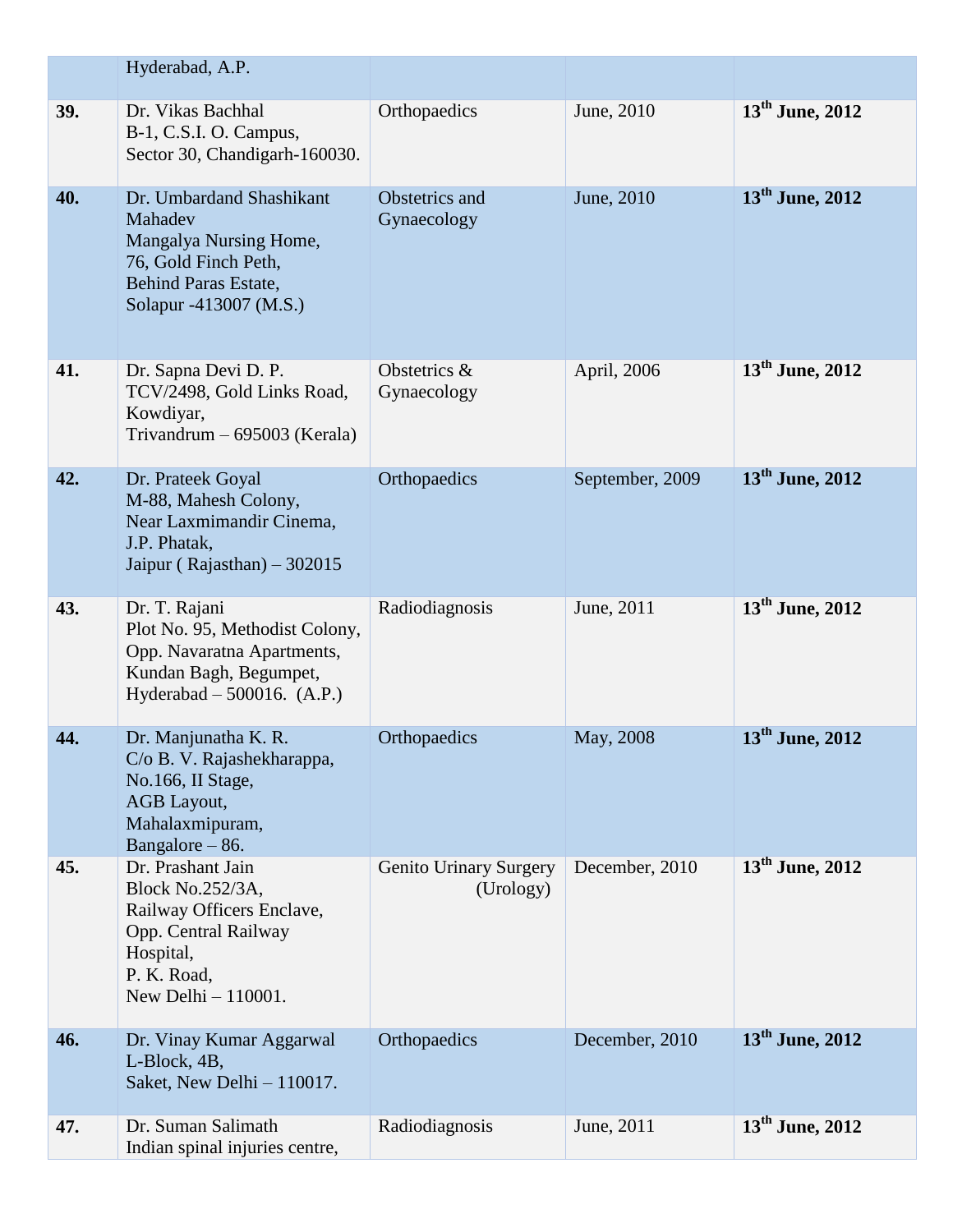|     | $Sector - C$ .<br>Vasant Kunj,<br>New Delhi $-110070$ .                                                                                                                  |                               |                 |                   |
|-----|--------------------------------------------------------------------------------------------------------------------------------------------------------------------------|-------------------------------|-----------------|-------------------|
| 48. | Dr. Sumit Gupta<br>2/414 Buddhi Vihar, Majholi,<br>Moradabad $-244001$ (U.P.)                                                                                            | Orthopaedics                  | December, 2009  | $13th$ June, 2012 |
| 49. | Dr. Monika<br>H. Nos. 21/11J,<br>Medical Enclave,<br>PGIMS., Rohtak,<br>Haryana - 124001.                                                                                | Obstetrics and<br>Gynaecology | June, 2011      | $13th$ June, 2012 |
| 50. | Dr. Girish Chandrakant Kamat<br>C/o Shri C. N. Kamat,<br>Shanti Niketan Nagar,<br>Kelageri Road,<br>Dharwad, Karnataka.                                                  | Pathology                     | December, 2010  | $13th$ June, 2012 |
| 51. | Dr. Vimal Raj P.<br>New No. 2, Old No.18,<br>Vehbuliamnan Koil,<br><b>Ist Cross Street,</b><br>Udhayan Colony,<br>West K. K. Nagar,<br>Chennai - 600078, (Tamil<br>Nadu) | Anaesthesiology               | June, 2011      | $13th$ June, 2012 |
| 52. | Dr. Arun Subrmanian<br>Flat No.3, Ashok Arpudha,<br>186, Habibullah Road,<br>T. Nagar, Chennai $-600017$ .                                                               | Anaesthesiology               | June, 2011      | $13th$ June, 2012 |
| 53. | Dr. Narander Kumar<br>C/o Shyam Iron Store,<br>Julana Mandi,<br>Distt. Jind Haryana - 126101.                                                                            | <b>General Medicine</b>       | September, 2009 | $13th$ June, 2012 |
| 54. | Dr. Rajat Malot<br>B-714, Jalvayu Tower,<br>Sector 56,<br>Gurgaon (Haryana) - 122011.                                                                                    | Orthopaedics                  | June, 2011      | $13th$ June, 2012 |
| 55. | Dr. Khandare Hemant Mayaji<br>3/16, Dnyanada, Shastri Nagar,<br>S. V. Road, Borivali (W)                                                                                 | <b>Nuclear Medicine</b>       | December, 2010  | $13th$ June, 2012 |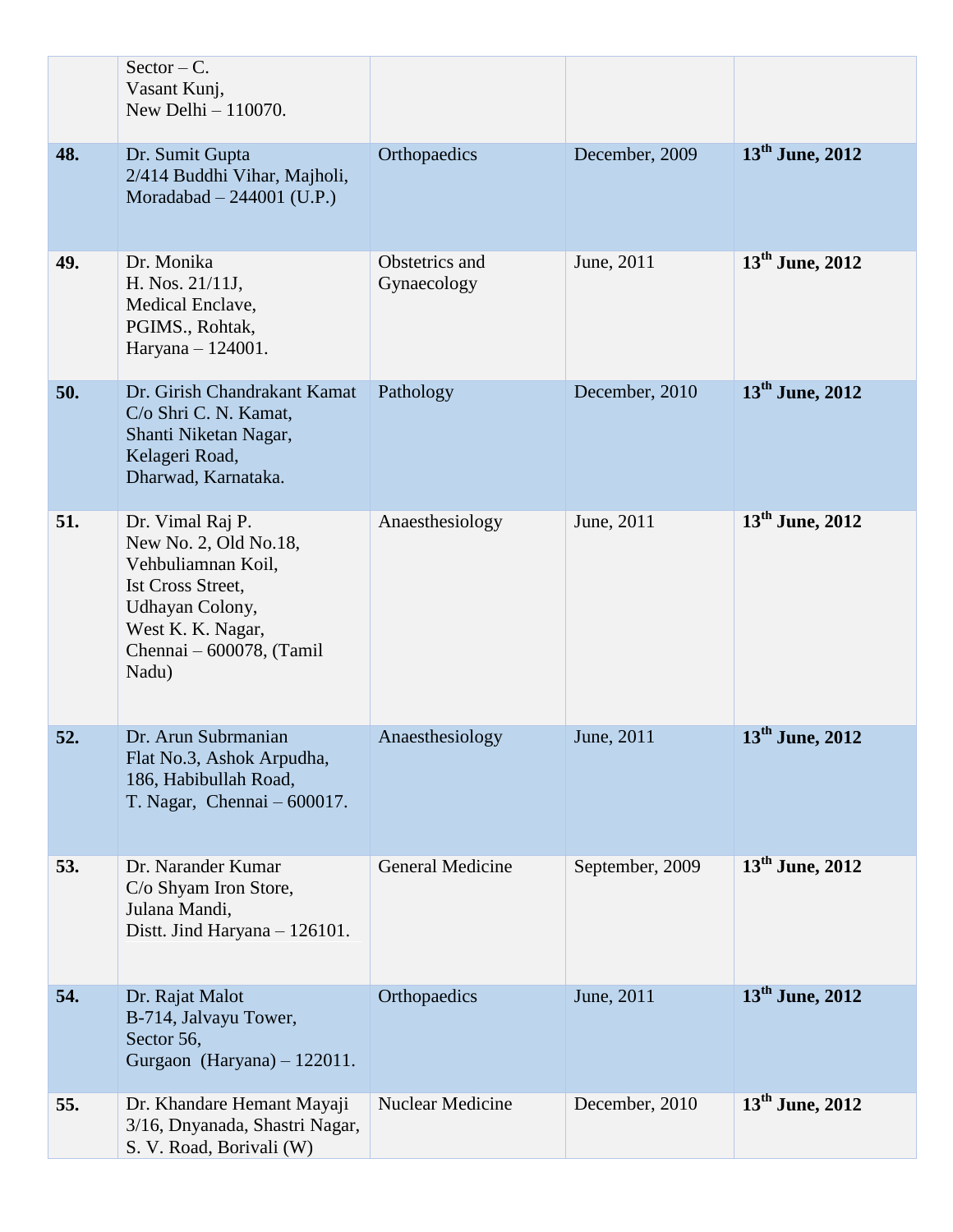|     | Mumbai - 400092.                                                                                                                                            |                               |                |                             |
|-----|-------------------------------------------------------------------------------------------------------------------------------------------------------------|-------------------------------|----------------|-----------------------------|
| 56. | Dr. Yaday Vishwanath<br>Sukhiram<br>503/B, Kalpana Darshan,<br>Tilak Nagar,<br>Road No. 3,<br>M. G. Road, Goregaon (W)<br>Mumbai - 400062.                  | <b>General Medicine</b>       | December, 2010 | 13 <sup>th</sup> June, 2012 |
| 57. | Dr. Pradeep Tekwani<br>237, Retwali,<br>Kethunipole,<br>Kota – 324006 (Rajasthan).                                                                          | Ophthalmology                 | October, 2009  | $13^{\text{th}}$ June, 2012 |
| 58. | Dr. Sujith Philip<br>Pulimoottil,<br>Guest House Road,<br>Thiruvankulam,<br>Kochi, Kerala – 682305.                                                         | Surgical<br>Gastroenterology  | December, 2010 | $13th$ June, 2012           |
| 59. | Dr. Amula Gangaprasad<br>Muthaiah<br>Room No. 514, Pawan Chaya<br>CHS.,<br>Rajabhau Desai Marg,<br>New Prabhadevi Road,<br>Mumbai - 400025.                 | Ophthalmology                 | June, 2009     | $13^{\text{th}}$ June, 2012 |
| 60. | Dr. Vasudeva S.<br>Medical Officers Qtrs.,<br>Opp. Red Cross Bhavan,<br>Ajjarkad,<br>Udupi - Karnataka - 576101.                                            | Psychiatry                    | December, 2010 | 13 <sup>th</sup> June, 2012 |
| 61. | Dr. P. Venkataraya Bhandary<br>Dr. A. V. Baliga Memorial<br>Hospital,<br>6 <sup>th</sup> Main V. M. Nagar,<br>Doddanagudde, Udupi,<br>Karnataka $-576102$ . | Psychiatry                    | November 2000  | 13 <sup>th</sup> June, 2012 |
| 62. | Dr. Ainharan R.<br>36/5, II Street,<br>Jeevan Nagar,<br>Adambakkam,<br>Chennai - 600088.                                                                    | Obstetrics and<br>Gynaecology | June, 2010     | $13th$ June, 2012           |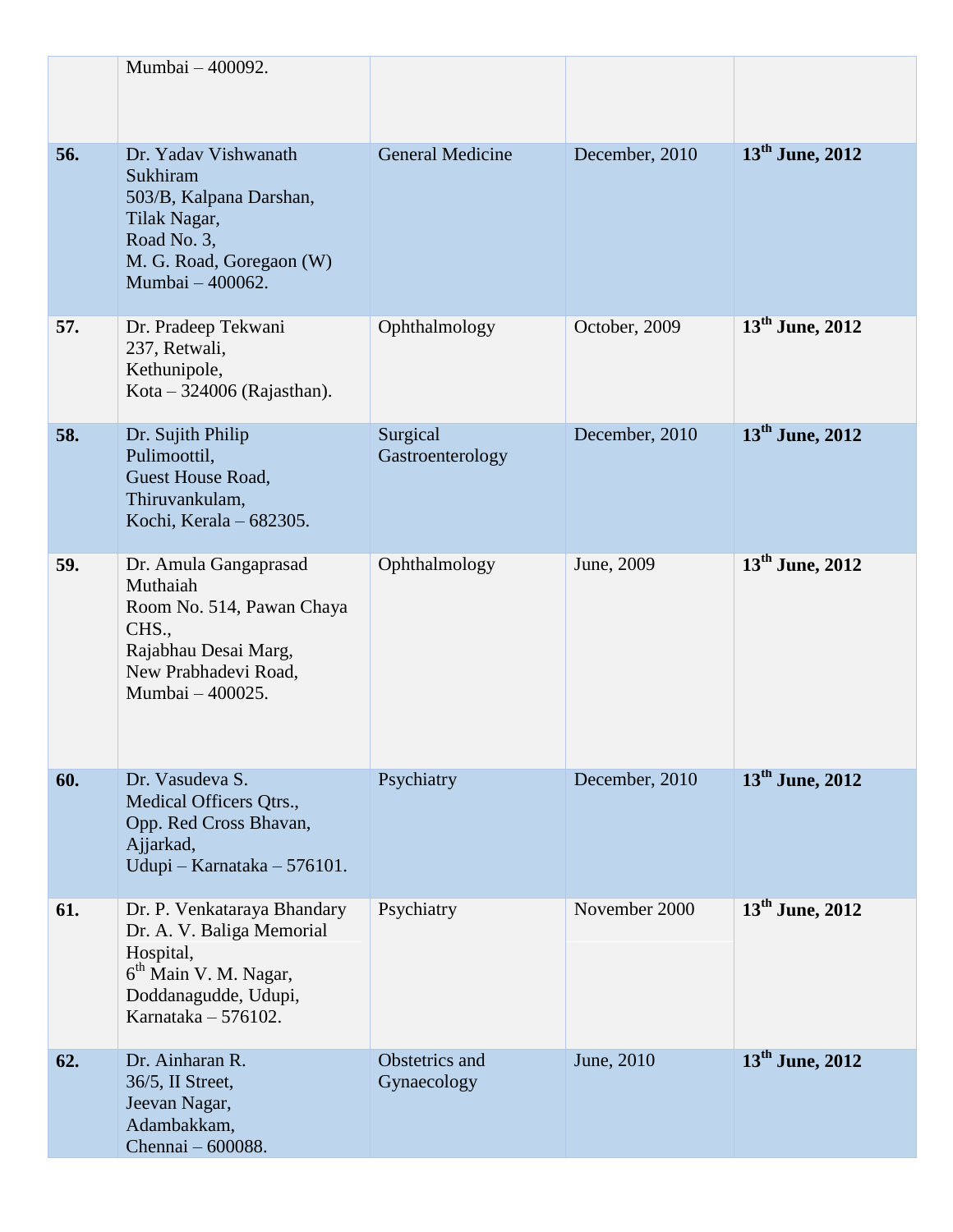| 63. | Dr. Divya Aggarwal<br>C/o Prem Agencies,<br>1/496 Link Road,<br>Mehandi Chowk,<br>Old Faridabad, Haryana-<br>121002.                                     | Otorhinolaryngology     | December, 2010 | $13^{\text{th}}$ June, 2012 |
|-----|----------------------------------------------------------------------------------------------------------------------------------------------------------|-------------------------|----------------|-----------------------------|
| 64. | Dr. Tilak Raj Singh<br>C-48, Pocket 1,<br>Kendriya Vihar II,<br>Sector $-82$ ,<br>Gautam Budh Nagar,<br>Noida - 201304 (U.P.).                           | Ororhinolaryngology     | December, 2010 | $13th$ June, 2012           |
| 65. | Dr. Swati Chhabra<br>C/o Shri Shanti Sarup Soni,<br>82/32-A, Chawla Colony,<br>Rohtak $-124001$ (Haryana).                                               | Anaesthesiology         | June, 2011     | $13^{\text{th}}$ June, 2012 |
| 66. | Dr. Pooja Garg<br>E-294, East of Kailash,<br>New Delhi $-65$ .                                                                                           | Ophthalmology           | December, 2009 | $13th$ June, 2012           |
| 67. | Dr. Virupaksha Devaramane<br>Dr. A. V. Baliga Memorial<br>Hospital,<br>6 <sup>th</sup> Main, V. M. Nagar,<br>Doddanagudde,<br>Udupi - 576102, Karnataka. | Psychiatry              | August, 2008   | $13th$ June, 2012           |
| 68. | Dr. Fareed Ahmad<br>Ramani Sai Enclave,<br>Flat No.A-103,<br>Pudukinaru Street,<br>P.N. Pudur, Coimbatore -<br>641041.                                   | Ophthalmology           | June, 2011     | $13th$ June, 2012           |
| 69. | Dr. Bineeta Sinha<br>A-32, $3^{\text{rd}}$ Floor,<br>R. C. Building,<br>Escorts Heart Institute,<br>Okhla Road, New Delhi -<br>110025.                   | Pathology               | December, 2009 | $13^{\text{th}}$ June, 2012 |
| 70. | Dr. Neeraj Baderia<br>406, Kotwali Ward,<br>Jabalpur - 482002.                                                                                           | <b>General Medicine</b> | December, 2010 | 13 <sup>th</sup> June, 2012 |
| 71. | Dr. Sudharshanreddy Bellur<br>Flat No. 301,                                                                                                              | Orthopaedics            | May, 2008      | $13th$ June, 2012           |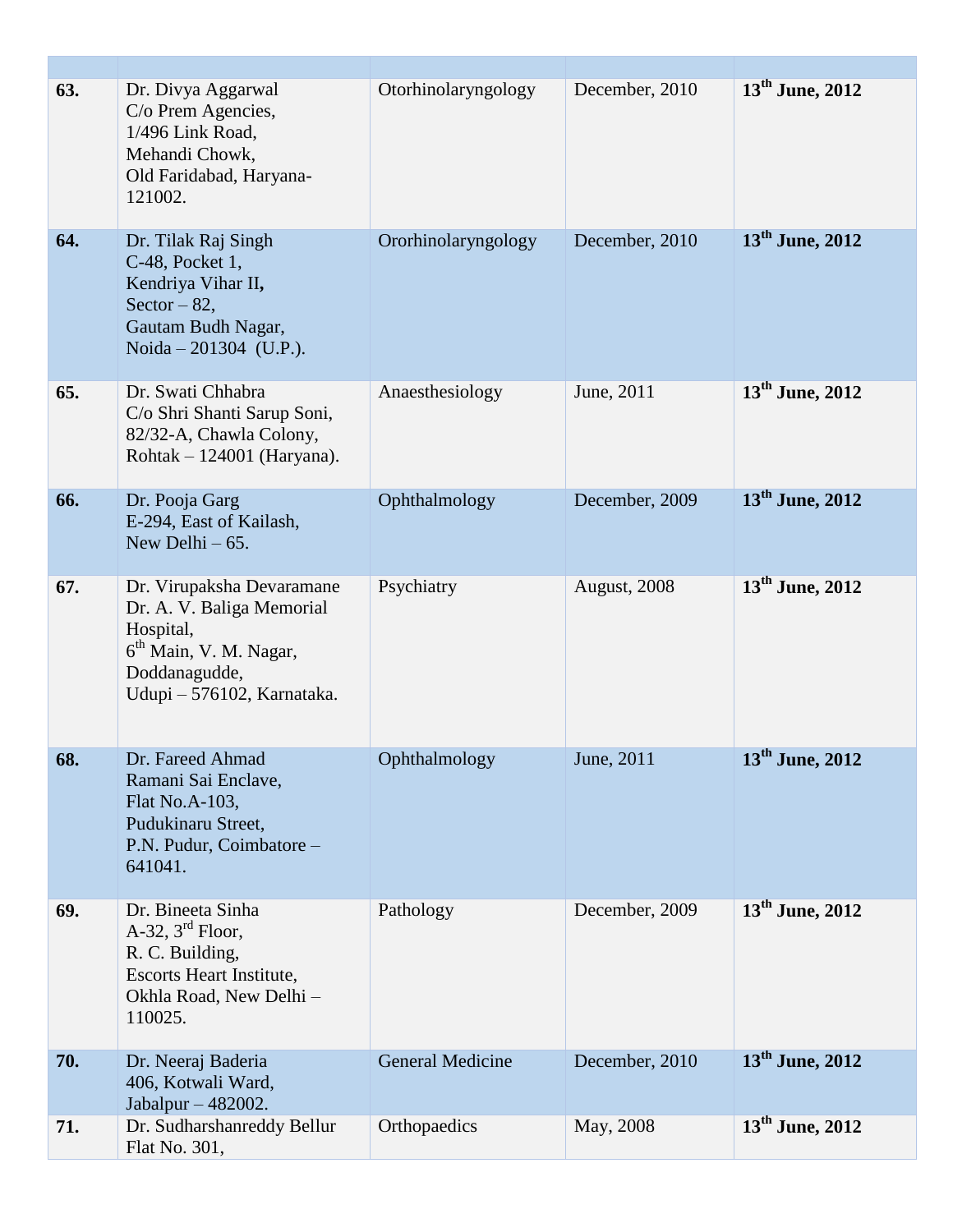|     | H. No.6-3-596/63/4,<br>Sri Sai Enclave,<br>Naveen Nagar, Khairatabad,<br>Hyderabad - 500004.                                                     |                                                           |                |                             |
|-----|--------------------------------------------------------------------------------------------------------------------------------------------------|-----------------------------------------------------------|----------------|-----------------------------|
| 72. | Dr. Kini Abhishek<br>Radhakrishna<br>8/179, J. K. Building,<br>Gamdevi, Mumbai - 400007.<br>Maharashtra.                                         | <b>Orthopaedic Surgery</b>                                | June, 2011     | $13th$ June, 2012           |
| 73. | Dr. Riddhi Vardhan Chordia<br>F-4, Lake Breeze Apartment,<br>VIP Road, Karbala,<br>Bhopal $-462001$ (M.P.)                                       | Orthopaedics                                              | June, 2011     | $13^{\text{th}}$ June, 2012 |
| 74. | Dr. Abhishek Kumar<br>C/o Dr. (Mrs.) Bimla Rai,<br>NC 1/36, R.A.U. Pusa,<br>Samastipur,<br>Bihar $- 848125$ .                                    | Orthopaedics                                              | June, 2011     | $13^{\text{th}}$ June, 2012 |
| 75. | Dr. Rajesh Harsvardhan<br>Flat No.- 114, Dr. Nandlal<br>Singh Housing Complex,<br>Lanka - D.L.W. Road,<br>Sunderpur,<br>Varanasi, U.P. - 221005. | <b>Health Admin</b><br><b>Including Hospital</b><br>Admin | December, 2009 | $13^{\text{th}}$ June, 2012 |
| 76. | Dr. Satyendra Kumar Tiwari<br>C-3437, Mini L.I.G.,<br>Rajajipuram,<br>Lucknow - 226017 U.P.                                                      | <b>General Medicine</b>                                   | June, 2011     | $13th$ June, 2012           |
| 77. | Dr. Devi Prasan<br>V Home,<br>Chandapadi, Kolathur P.O.<br>$PIN - 679338,$<br>(VIA Angadipuram)<br>Malappuram Dist., Kerala.                     | Otorhinolaryngology                                       | October, 2009  | 13 <sup>th</sup> June, 2012 |
| 78. | Dr. Bindu A.<br>V Home,<br>Chandapadi, Kolathur P.O.<br>(VIA Angadipuram) PIN -<br>679338,<br>Malappuram Dist., Kerala.                          | Paediatrics                                               | May, 2008      | $13th$ June, 2012           |
| 79. | Dr. Tushita Jain                                                                                                                                 | Obstetrics and                                            | June. 2010     | $13^{\text{th}}$ June, 2012 |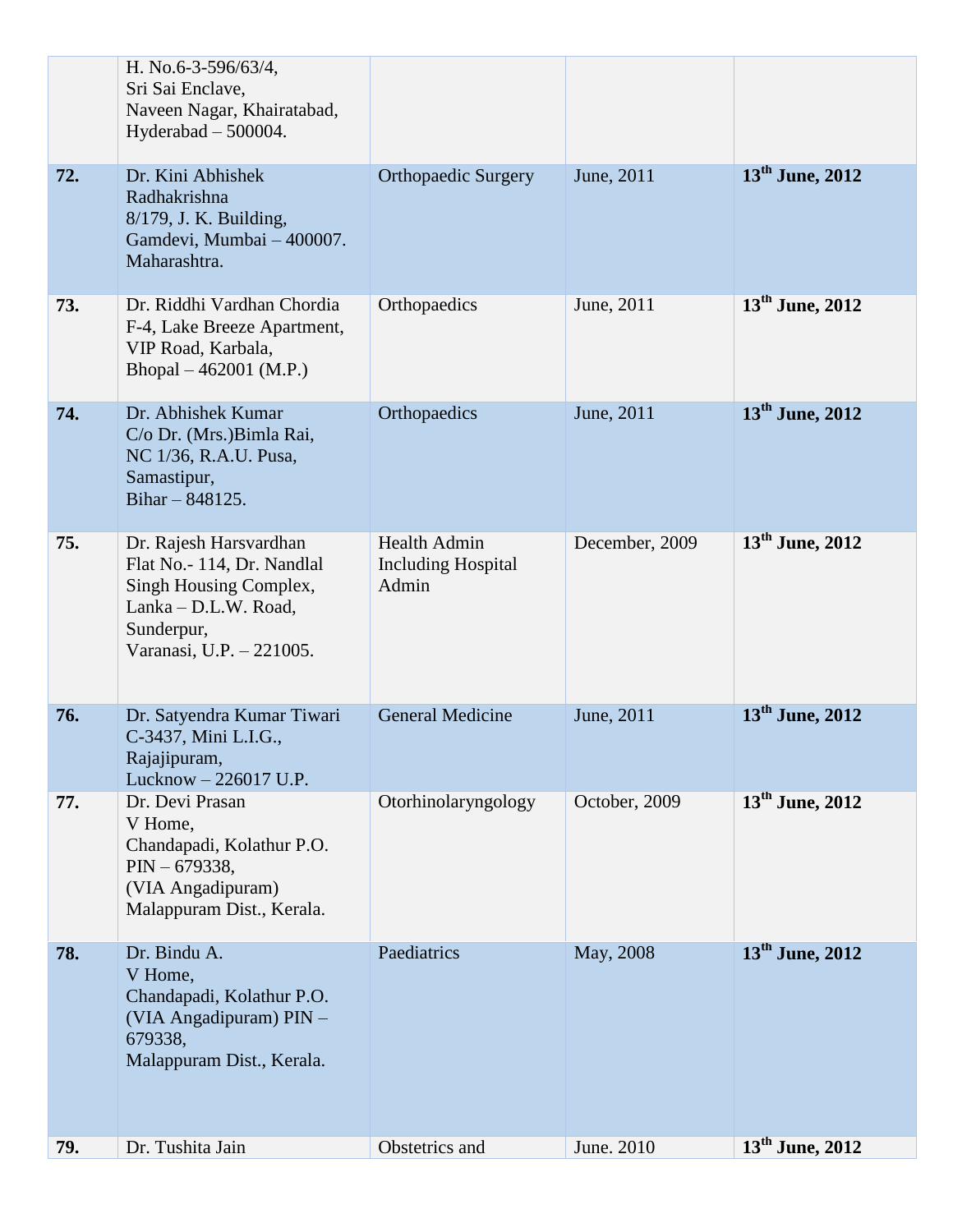|     | F-4, Lake Breeze Apartment,<br>VIP Road, Near Karbala,<br>Bhopal - 462001.                                                           | Gynaecology             |                |                             |
|-----|--------------------------------------------------------------------------------------------------------------------------------------|-------------------------|----------------|-----------------------------|
| 80. | Dr. Joginder Kumar<br>House No. 888/19,<br>Tara Nagar, Sonipat,<br>Haryana-131001.                                                   | Orthopaedics            | June, 2011     | $13th$ June, 2012           |
| 81. | Dr. Mukti Pandey<br>House No. 2565,<br>Jourian Bhattian,<br>Patiala $-147001$ , Punjab.                                              | Ophthalmology           | October, 2009  | $13th$ June, 2012           |
| 82. | Dr. Sudhir Gupta<br>House No. 2565,<br>Jourian Bhattian,<br>Patiala $-147001$ , Punjab.                                              | Orthopaedics            | December, 2010 | $13^{\text{th}}$ June, 2012 |
| 83. | Dr. Karnawat Shital Ramanlal<br>C/o R.C. Karnawat,<br>Peth Lane, Deola,<br>Tal – Deola,<br>Dist. – Nasik,<br>Maharashtra $-423102$ . | <b>General Medicine</b> | June, 2011     | 13 <sup>th</sup> June, 2012 |
| 84. | Dr. Mada Davis<br>Chirayath House,<br>Seminary Road.<br>Aluva $-2$ , Ernakulam,<br>Kerala – 683102.                                  | Orthopaedics            | June, 2010     | $13th$ June, 2012           |
| 85. | Dr. Karandeep Rishi<br>C/o Dr. Rajan Clinic,<br>Main Bazaar,<br>Tanda - 144203<br>Distt. - Hoshiarpur (Punjab).                      | Ophthalmology           | December, 2009 | $13th$ June, 2012           |
| 86. | Dr. Jyoti Swaroop<br>AH2/12A, Veerangna Nagar,<br>Jhansi (U.P.).                                                                     | <b>General Medicine</b> | April, 2008    | $13^{\text{th}}$ June, 2012 |
| 87. | Dr. Antonio Joao Aaron<br>Xavier De<br>Souza<br>121, Nachinola, P.O. Aldona,<br>Bardez, Goa - 403508.                                | Neurology               | December, 2010 | $13^{th}$ June, 2012        |
| 88. | Dr. Chayan Bhattacharyya<br>1A, Tinkori Ghosh Lane,<br>Kalighat, Kolkata - 700026.                                                   | Anaesthesiology         | December, 2009 | $13th$ June, 2012           |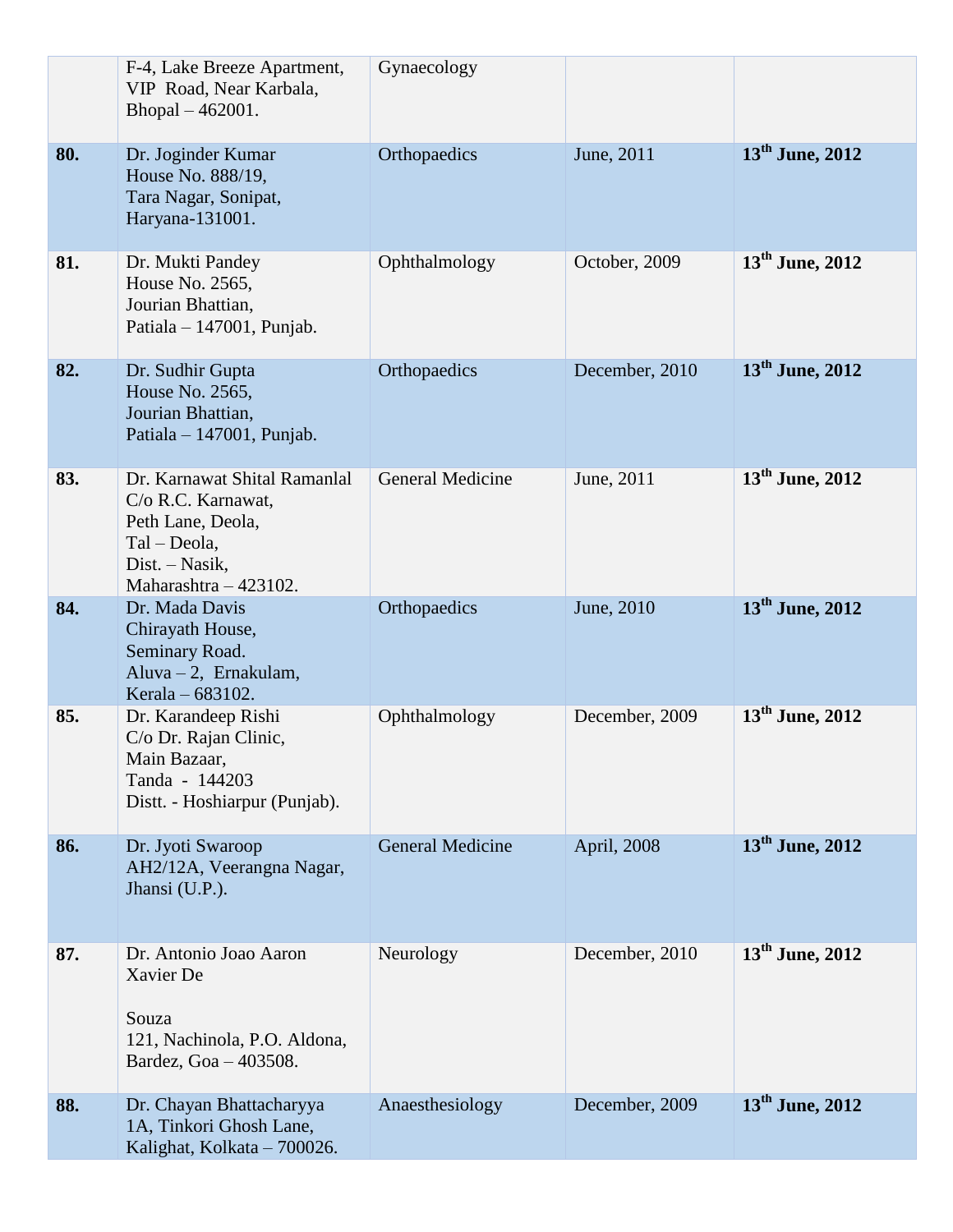| 89. | Dr. Subash Mallya K.<br>Flat No. 201, Pariwar Palace<br>Apartments,<br>Devara Chikkanahalli Road,<br>P.O. Bilekahalli,<br>Bangalore $-560076$ . | Obstetrics and<br>Gynaecology | June, 2010     | $13th$ June, 2012           |
|-----|-------------------------------------------------------------------------------------------------------------------------------------------------|-------------------------------|----------------|-----------------------------|
| 90. | Dr. Pushan Bharadwaj<br>Apartment H3,<br>15/C Jubilee Park,<br>Kolkata - 700033.                                                                | <b>Nuclear Medicine</b>       | June, 1996     | $13^{\text{th}}$ June, 2012 |
| 91. | Dr. Naresh Nebhinani<br>H. No. 327,<br>$Sector - 30A$ ,<br>Chandigarh $-160020$ .                                                               | Psychiatry                    | December, 2009 | $13th$ June, 2012           |
| 92. | Dr. Deepanjan Mitra<br>88/16, Dharmatala Road,<br>P.O. Belurmath<br>Dist. Howrah - 711202<br>$(W.B)$ .                                          | <b>Nuclear Medicine</b>       | December, 2009 | $13^{\text{th}}$ June, 2012 |
| 93. | Dr. Patel Vitthal Chandrakant<br>6, Matruchaya, Nanda Patkar<br>Road,<br>Vile Parle (East),<br>Mumbai - 400057<br>(Maharashtra).                | <b>General Surgery</b>        | December, 2009 | $13^{\text{th}}$ June, 2012 |
| 94. | Dr. Landge Abhijit<br>Ambadasrao<br>Aashirwad Colony,<br>Behind Sangli Bank,<br>Subhash Road, Beed,<br>Tal. Dist. Beed,<br>Maharashtra-431122.  | Orthopaedics                  | October, 2008  | $13th$ June, 2012           |
| 95. | Dr. Somnath Bhattacharya<br>30C Radha Madhab Dutta<br>Garden Lane,<br>Kolkata - 700010.                                                         | <b>General Surgery</b>        | May, 2006      | 13 <sup>th</sup> June, 2012 |
| 96. | Dr. Parvathy S.<br>1/3740-A 'Chothi',<br>Bilathikulam Road,<br>P.O. Nadakav,<br>Kozhikode – 673011 (Kerala)                                     | Paediatrics                   | May, 2009      | $13th$ June, 2012           |
| 97. | Dr. Kavita Agarwal                                                                                                                              | Obstetrics and                | June, 2011     | $13th$ June, 2012           |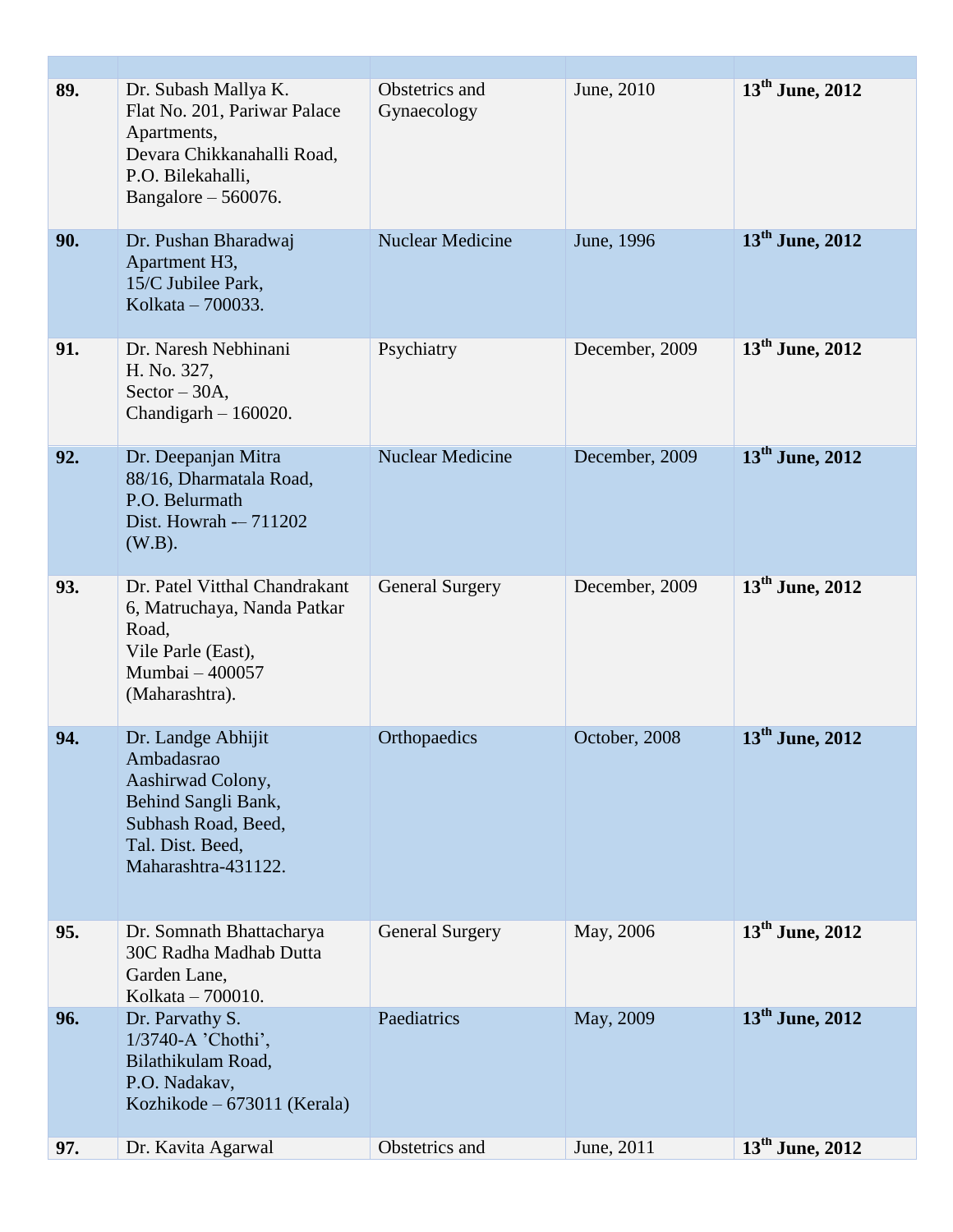|      | E-234, Greater Kailash,<br>Part $-$ I, New Delhi $-$ 110048.                                                                                                                  | Gynaecology             |                |                             |
|------|-------------------------------------------------------------------------------------------------------------------------------------------------------------------------------|-------------------------|----------------|-----------------------------|
| 98.  | Dr. Pandurangaiah Srinivas<br>No.1919, South End 'C' Cross<br>Road,<br>28 <sup>th</sup> Main Road, 9 <sup>th</sup> Block,<br>Jaya Nagar,<br>Bangalore - 560069,<br>Karnataka. | Orthopaedics            | May, 2008      | 13 <sup>th</sup> June, 2012 |
| 99.  | Dr. Mamta Nitesh Joshi<br>Plot No.37, Lendra Layout,<br>Ramdaspeth,<br>Nagpur $-10$ .                                                                                         | <b>General Medicine</b> | May, 2009      | $13^{th}$ June, 2012        |
| 100. | Dr. Mahender Singh<br>Consultant Anaesthesia &<br>Critical Care,<br>Mayom Hospital,<br>D-Block, South City $- I$ ,<br>Gurgaon, Haryana - 122002.                              | Anaesthesiology         | June, 2011     | $13^{\text{th}}$ June, 2012 |
| 101. | Dr. Anil Kumar<br>Flat No.103, Block $-2$ ,<br>Punjabi Bagh Enclave,<br>DDA MIG Flat,<br>Shiv Mandir Road,<br>Madipur, New Delhi $-63$ .                                      | Orthopaedics            | June, 2011     | $13th$ June, 2012           |
| 102. | Dr. Vibhu Krishnan V.<br>"D" Blcok, S-13, Navin's<br>Kumarakottam,<br>16, Dr. Radhakrishnan Road,<br>Valasaravakkam,<br>Chennai - 600087.                                     | Orthopaedics            | December, 2010 | $13th$ June, 2012           |
| 103. | Dr.K.V.S. Hari Kumar<br>Department of Endocrinology,<br>Command Hospital (WC),<br>Chandimandir,<br>Panchkula, Haryana - 134107.                                               | Endocrinology           | December, 2010 | 13 <sup>th</sup> June, 2012 |
| 104. | Dr. Ashish Nandwani<br>Flat 203, White House<br>Apartment,<br>Sector 13, Rohini,<br>New Delhi $-110085$ .                                                                     | Nephrology              | December, 2010 | $13th$ June, 2012           |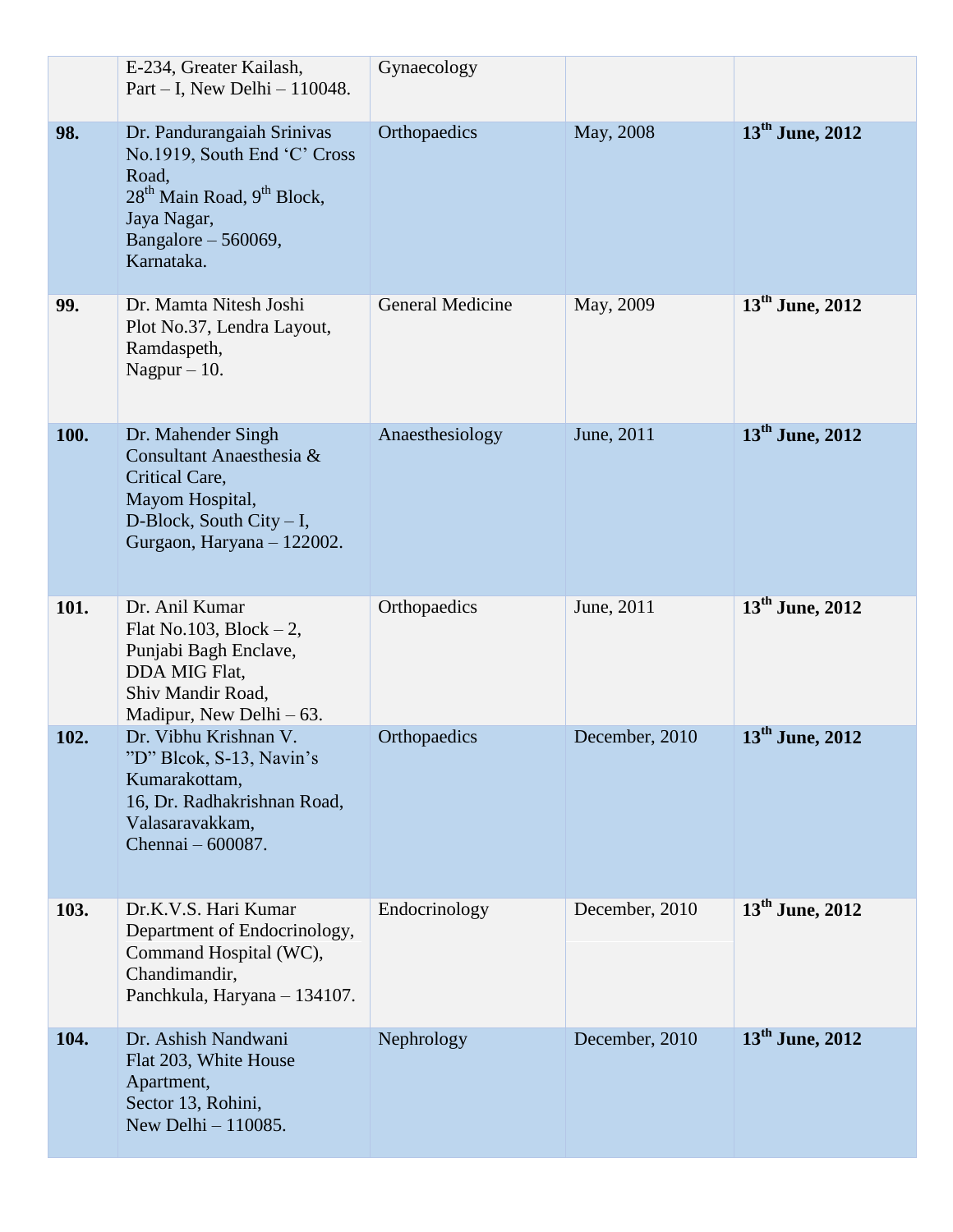| 105. | Dr. Banumathy, B.<br>B/7, Panchsheel CHS,<br>Behind Divine Child School,<br>Andheri - Kurla Road,<br>Andheri (E), Mumbai -<br>400093. | General Medicine                           | November, 2008 | $13^{\text{th}}$ June, 2012 |
|------|---------------------------------------------------------------------------------------------------------------------------------------|--------------------------------------------|----------------|-----------------------------|
| 106. | Dr. Rajendra Kumar Agarwal<br>Flat No. 543, Block L,<br>Sarita Vihar,<br>New Delhi - 110076.                                          | Cardiology                                 | June, 2011     | $13th$ June, 2012           |
| 107. | Dr. Prasun Ghosh<br>703, Elephanta Heights,<br>Plot No.41, Sec-10,<br>Dwarka, New Delhi - 110075.                                     | <b>Genito Urinary Surgery</b><br>(Urology) | May, 2007      | $13^{\text{th}}$ June, 2012 |
| 108. | Dr. Krishna Dixit<br>C/o Dr. S.K.Dixit,<br>House No.43/25, Gourav Path,<br>Padamuabhgur,<br>Durg – C.G. – 491001.                     | Obstetrics &<br>Gynaecology                | June, 2010     | $13th$ June, 2012           |
| 109. | Dr. Sri Aurobindo Prasad Das<br>No.3 Sankar Doss Street,<br>"Auromira House"<br>Puducherry $-605001$ .                                | <b>General Surgery</b>                     | June, 2011     | $13^{\text{th}}$ June, 2012 |
| 110. | Dr. Sudhir G.<br>No.6, $5^{\text{th}}$ Cross Street,<br>Ashoka Avenue,<br>Periyar Nagar,<br>Chennai - 600082<br>Tamil Nadu.           | Orthopaedics                               | June, 2011     | $13^{\text{th}}$ June, 2012 |
| 111. | Dr. Arundeep Arora<br>1050, Silver City Heights,<br>Zirakpur $-140603$ , Punjab.                                                      | Radiodiagnosis                             | December, 2009 | $13th$ June, 2012           |
| 112. | Dr. Ahamad Mastan Mukarrab<br>10-5-38, 303, Anand<br>Residency,<br>Masab Tank,<br>Hyderabad $-500028$ .                               | Radiodiagnosis                             | December, 2009 | $13^{\text{th}}$ June, 2012 |
| 113. | Dr. Kulkarni Meenal Prakash<br>Dr. Chidgupkar Hospital Pvt.<br>Ltd.,                                                                  | Obstetrics and<br>Gynaecology              | June, 2011     | $13^{\text{th}}$ June, 2012 |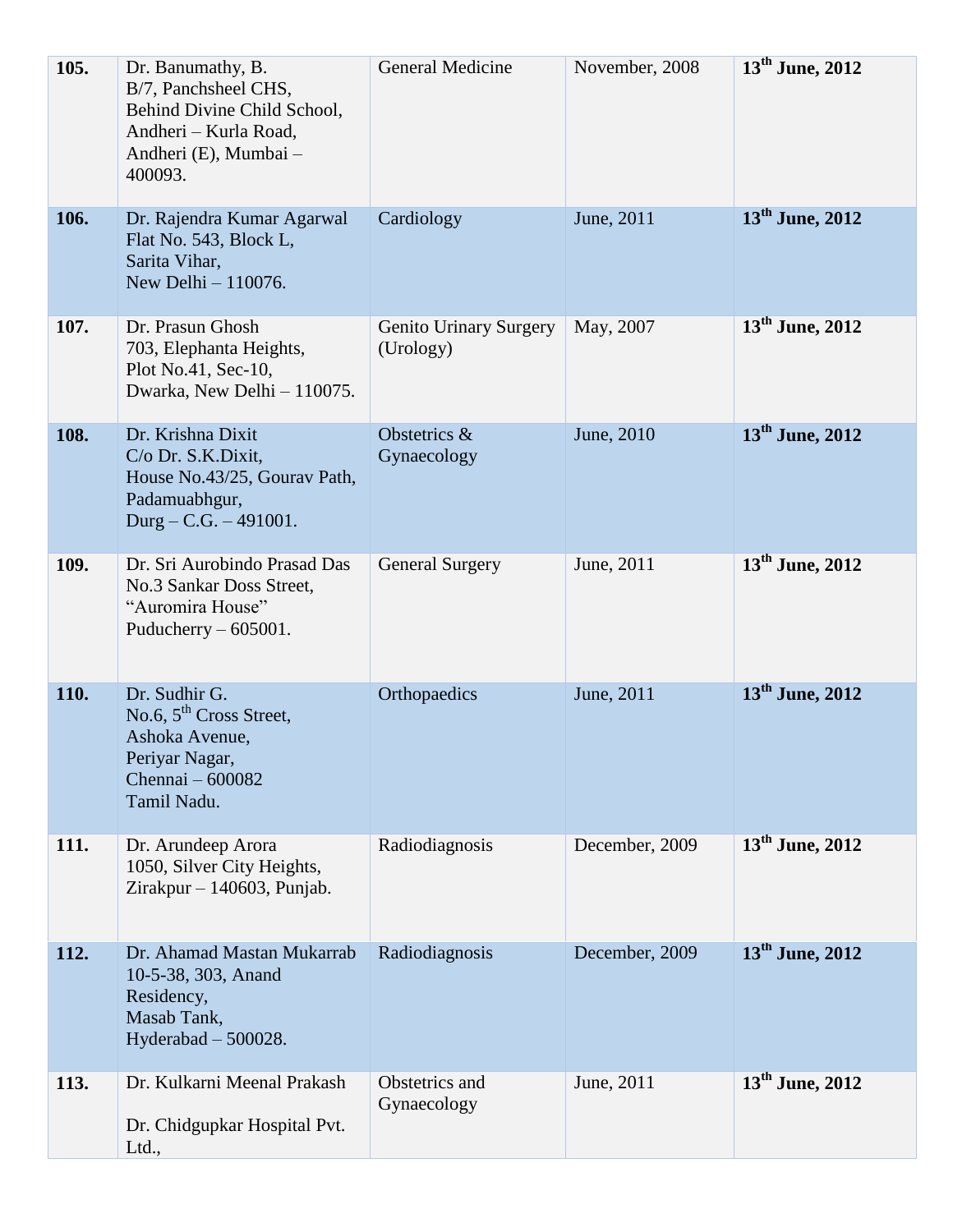|      | 190, Budhawar Peth,<br>Samrat Chowk,<br>Solapur - 413002<br>(Maharashtra)                                                                                                     |                               |                |                             |
|------|-------------------------------------------------------------------------------------------------------------------------------------------------------------------------------|-------------------------------|----------------|-----------------------------|
| 114. | Dr. Saraiya Kamal Ajit<br>A-9, Gautam Nagar,<br>2 <sup>nd</sup> Floor, L.T. Road,<br>Near Shri Sagar Hotel,<br>Borivilli (W),<br>Mumbai - 400092.                             | Ophthalmology                 | June, 2009     | $13th$ June, 2012           |
| 115. | Dr. Kaustav Chakraborty<br>$(75)37/2A$ , Green Park $(S)$ ,<br>Old Calcutta Road,<br>P.O. - Talpukur,<br><b>Barrackpore North 24</b><br>Parganas,<br>West Bengal $-700123$ .  | Psychiatry                    | December, 2010 | $13^{\text{th}}$ June, 2012 |
| 116. | Dr. Preeti Chattree<br>1646/1, Naskarhat,<br>Tagore Park,<br>Block - F, $Plot - 13B$ ,<br>Kolkata – 700039.                                                                   | Obstetrics and<br>Gynaecology | October, 2005  | $13th$ June, 2012           |
| 117. | Dr. Nivedita Dadu<br>J-12/25, Rajouri Garden,<br>New Delhi - 110027.                                                                                                          | Dermatology &<br>Venereology  | December, 2010 | $13^{\text{th}}$ June, 2012 |
| 118. | Dr. Deepak Kumar M. M.<br>S/o Mallikarjuna M.,<br>#4060, 8th Cross,<br>Biet Main Road, Near R. K.<br>Plaza,<br>Siddaveerappa Badavene,<br>Davanagere - 577004<br>(Karnataka). | Orthopaedics                  | June, 2011     | 13 <sup>th</sup> June, 2012 |
| 119. | Dr. Lalit Kishore<br>$C-17, G.F.,$<br>Hari Nagar,<br>New Delhi - 110064.                                                                                                      | Orthopaedics                  | June, 2010     | $13^{\text{th}}$ June, 2012 |
| 120. | Dr. Marwah Kenshuk Pramod<br>C-4, Ist Floor,<br>Soami Nagar South,                                                                                                            | Ophthalmology                 | December, 2010 | $13th$ June, 2012           |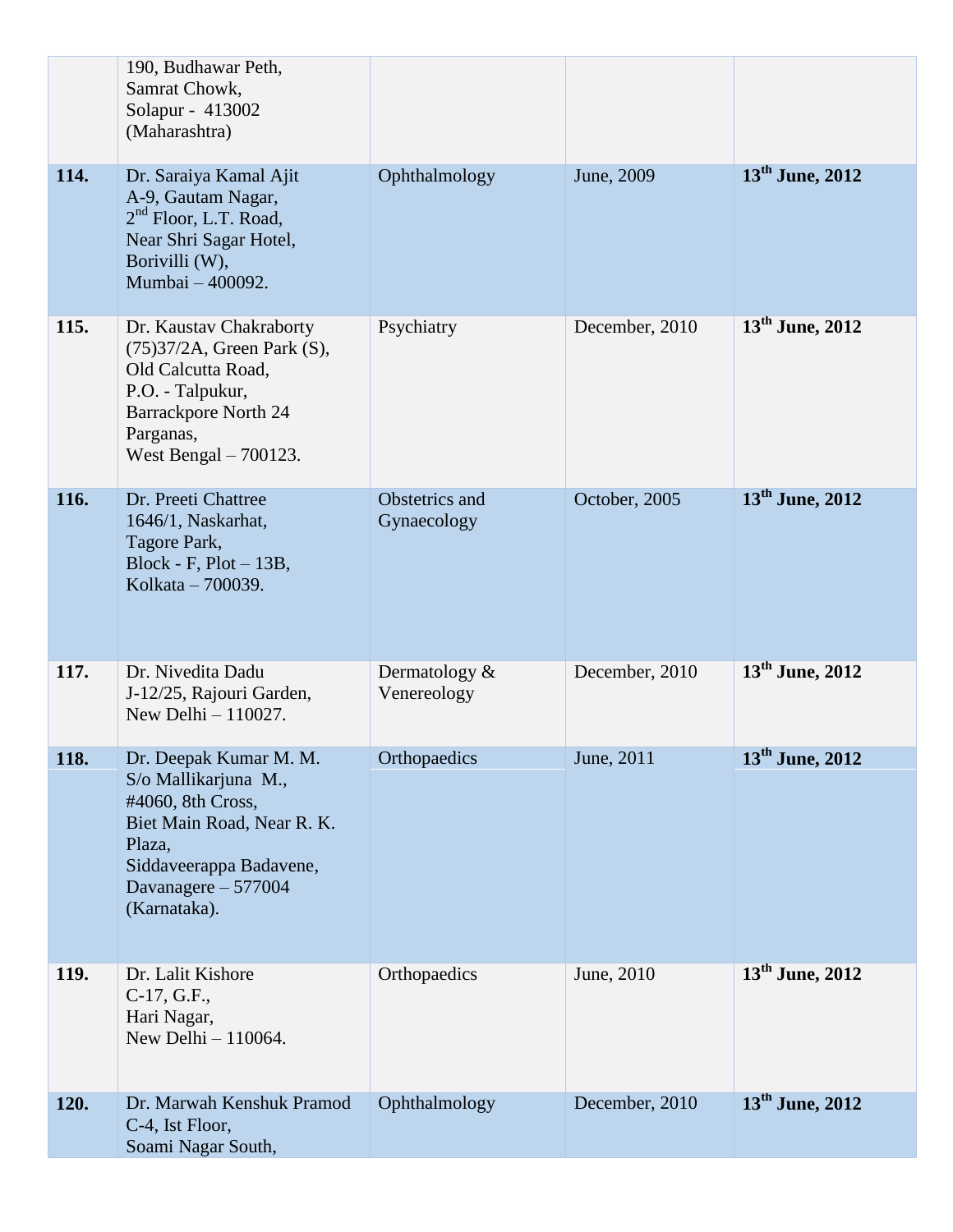|      | New Delhi - 110017.                                                                                                                 |                                 |                |                             |
|------|-------------------------------------------------------------------------------------------------------------------------------------|---------------------------------|----------------|-----------------------------|
|      |                                                                                                                                     |                                 |                |                             |
| 121. | Dr. Sathya Lakshmi B<br>54, Ellapalayam Main Road,<br>Erukkulan Kurai Thottam,<br>Periasemur (Post) Erode,<br>Tamilnadu $-638004$ . | Obstetrics and<br>Gynaecology   | June, 2011     | 13 <sup>th</sup> June, 2012 |
| 122. | Dr. Ramesh P.<br>Chempolil Madom,<br>Peringara P.O.,<br>Thiruvalla, Pathanamthitta,<br>Kerala - 689108.                             | Obstetrics and<br>Gynaecology   | May, 2009      | $13^{\text{th}}$ June, 2012 |
| 123. | Dr. Rajdeo Shankar Murlidhar<br>C/o Ram Dresses,<br>Mangalwar Peth,<br>Tuljapur - 413601,<br>Distt. Osmanabad<br>Maharashtra.       | Paediatrics                     | October, 2009  | $13th$ June, 2012           |
| 124. | Dr. Padhye Amruta Sudhir<br>C-19, Flat No. $-12$ ,<br>LIC Colony,<br>Borivali (W),<br>Mumbai - 400103.                              | Ophthalmology                   | December, 2007 | $13th$ June, 2012           |
| 125. | Dr. Sudrik Sudhir Gorakhnath<br>$C-19/12$ Elite CHS.,<br>LIC Colony, Borivali (W),<br>Mumbai - 400103.                              | Ophthalmology                   | December, 2006 | 13 <sup>th</sup> June, 2012 |
| 126. | Dr. Anand Mohan Vadehra<br>E-276, Sarita Vihar,<br>New Delhi - 110076.                                                              | Orthopaedics                    | December, 2009 | $13^{\text{th}}$ June, 2012 |
| 127. | Dr. Bindurani S.<br>Raniraj House,<br>Peoples Road,<br>Westhill P.O., Kozhikode,<br>Kerala – 673005.                                | Dermatology $\&$<br>Venereology | May, 2008      | $13^{th}$ June, 2012        |
| 128. | Dr. Kumar Gaurav Dhakate<br>L - 256, Sarita Vihar,<br>New Delhi - 110076.                                                           | Anaesthesiology                 | June, 2011     | $13th$ June, 2012           |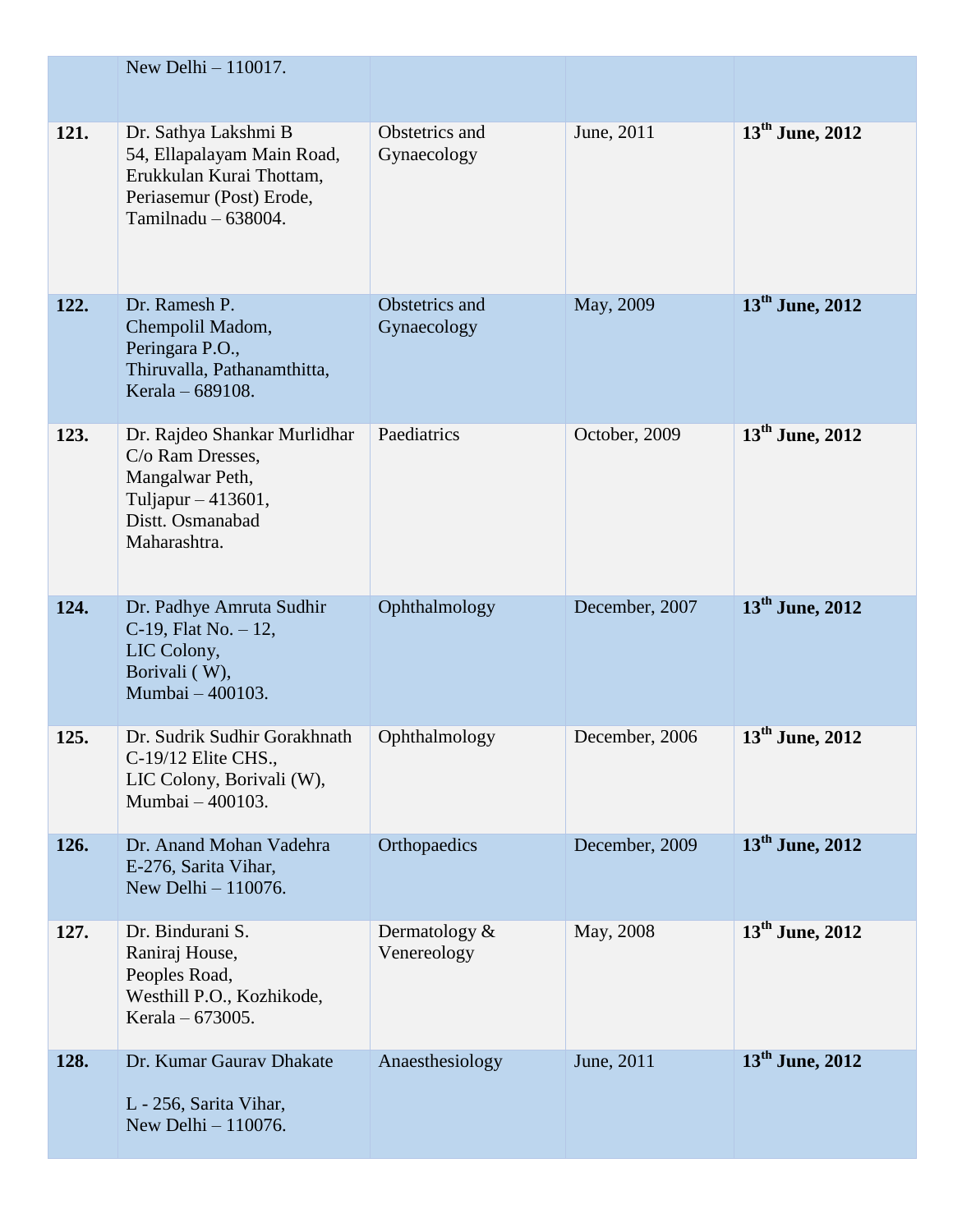| 129. | Dr. Appala Raju Sanaboyina<br>S/o S. Surya Nageswara Rao,<br>D. No.16-50/1,<br>Bank of India Colony,<br>Prahladapuram,<br>Visakhapatnam - 530027.<br>(Andhra Pradesh). | Orthopaedics                | December, 2009  | $13th$ June, 2012           |
|------|------------------------------------------------------------------------------------------------------------------------------------------------------------------------|-----------------------------|-----------------|-----------------------------|
| 130. | Dr. Agnihotri Nikhil R.S.<br>Agnihotri<br>A-501, Som Vihar Apartments,<br>Sector $-12$ , R. K. Puram,<br>New Delhi.                                                    | <b>General Surgery</b>      | September, 2006 | $13th$ June, 2012           |
| 131. | Dr. Sanjay Prakash Dhangar<br>C/o Dr. R. K. Shimpi,<br>HOD, Deptt. of Urology,<br>Ruby Hall Clinic,<br>40, Sassoon Road,<br>Pune - 411001, Maharashtra.                | <b>General Surgery</b>      | December, 2009  | $13th$ June, 2012           |
| 132. | Dr. Kripesh Ranjan Sarmah<br>Duregeswari Shoping Centre,<br>2nd Floor, Guwahati Club,<br>Near SBI ATM,<br>Guwahati - 781003. (Assam)                                   | <b>Respiratory Diseases</b> | December, 2010  | $13th$ June, 2012           |
| 133. | Dr. Avanindra Kumar<br>H. No. $-2$ , Magistrate Colony,<br>Near Aparajita Apartment,<br>Khajpura, Patna - 800014.                                                      | Oto-Rhino-<br>Laryngology   | October, 2006   | 13 <sup>th</sup> June, 2012 |
| 134. | Dr. Lakhe Maheshkumar<br>Manoharrao<br>'Shri-Nivas', 66,<br>Laxmi-Narayan Nagar,<br>Taroda (B) Road,<br>Nanded - 431605<br>(Maharashtra).                              | <b>General Medicine</b>     | September, 2009 | $13th$ June, 2012           |
| 135. | Dr. Deepak Kumar Mishra<br>C/o Mr. Diwakar Mishra,<br>40/1427, Ashwini Building,<br>Tilak Nagar, Chembur,<br>Mumbai - 400089.                                          | <b>General Medicine</b>     | June, 2011      | $13^{\text{th}}$ June, 2012 |
| 136. | Dr. Nithin Karun<br>'Dhanya', H. No.5/2181,<br>Kiliyanad School Road,<br>Calicut - 673001, Kerala.                                                                     | Orthopaedics                | December, 2010  | $13th$ June, 2012           |
| 137. | Dr. Boby Abraham                                                                                                                                                       | Paediatrics                 | December, 2010  | $13th$ June, 2012           |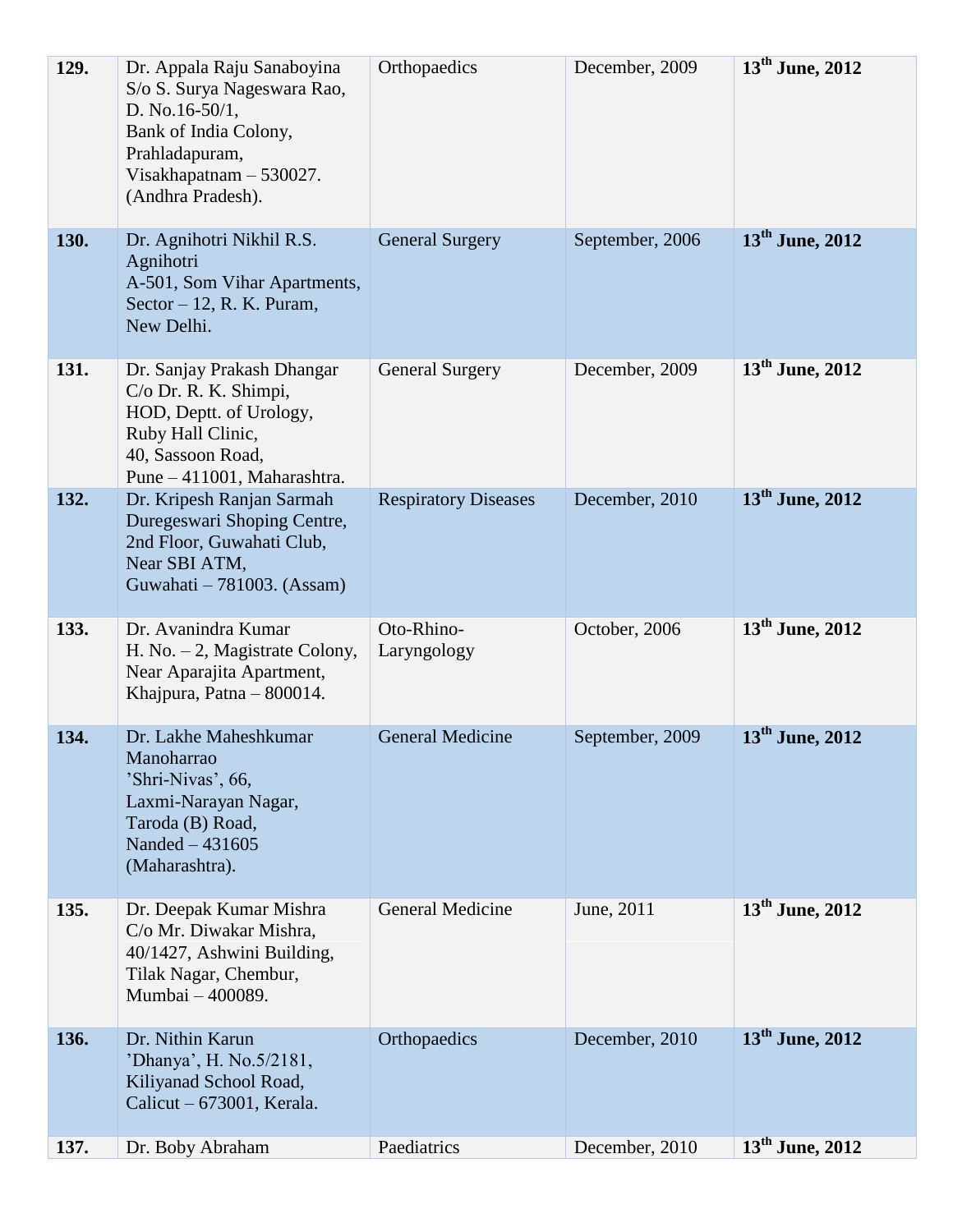|      | Pulikkiyil (House), Elanji,<br>Elanji P.O., Ernakulam (Dist.),<br>Kerala – 686665.                                              |                         |                |                             |
|------|---------------------------------------------------------------------------------------------------------------------------------|-------------------------|----------------|-----------------------------|
| 138. | Dr. Gauray Malhotra<br>A8/18, Vasant Vihar,<br>New Delhi - 110057.                                                              | <b>Nuclear Medicine</b> | March, 2003    | $13th$ June, 2012           |
| 139. | Dr. Harsha K.<br>No. 98, $42nd$ Cross,<br>8 <sup>th</sup> Block, Jayanagar,<br>Bangalore $-560070$ .                            | Ophthalmology           | December, 2009 | $13^{\text{th}}$ June, 2012 |
| 140. | Dr. Pujari Phulchand Babruvan<br>C/o M.Y. Gaikwad, House<br>No.331,<br>Survey No. 13, Satav Plot,<br>Hadapsar, Pune $-411028$ . | <b>General Surgery</b>  | December, 2010 | $13th$ June, 2012           |
| 141. | Dr. Zope Nilesh Kamalakar<br>C/o Kamalakar N Zope,<br>Ganesh Nagar, Malkapur -<br>443101<br>Dist: Buldhana, (M.S.).             | Orthopaedics            | December, 2010 | $13^{\text{th}}$ June, 2012 |
| 142. | Dr. Pradipta Saha<br>5A, Jogesh Mitra Road,<br>Bhowanipur,<br>Kolkata - 700025.                                                 | Anaesthesiology         | June, 2010     | $13^{\text{th}}$ June, 2012 |
| 143. | Dr. Ravinder Singh<br>H. No. 652-I,<br>B.R. S. Nagar,<br>Ludhiana, Punjab.                                                      | <b>Nuclear Medicine</b> | December, 2010 | $13^{\text{th}}$ June, 2012 |
| 144. | Dr. Wesley M Jose<br>50/714-B, K.M.K. Salem,<br>(Opposite Nest Bakery),<br>Ponekkara AIMS PO-682041<br>Kochi, Kerala.           | <b>Medical Oncology</b> | December, 2010 | $13^{\text{th}}$ June, 2012 |
| 145. | Dr. Tanya Sehgal<br>23, Shankar Vihar,<br>Vikas Marg,<br>Delhi - 110092.                                                        | Radiodiagnosis          | June, 2011     | $13^{\text{th}}$ June, 2012 |
| 146. | Dr. Nilesh Mishra<br>C/o Dr. R. C. Mishra<br>Rabindra Nagar - II,<br>Near Tagore Hill,                                          | Orthopaedics            | June, 2011     | $13th$ June, 2012           |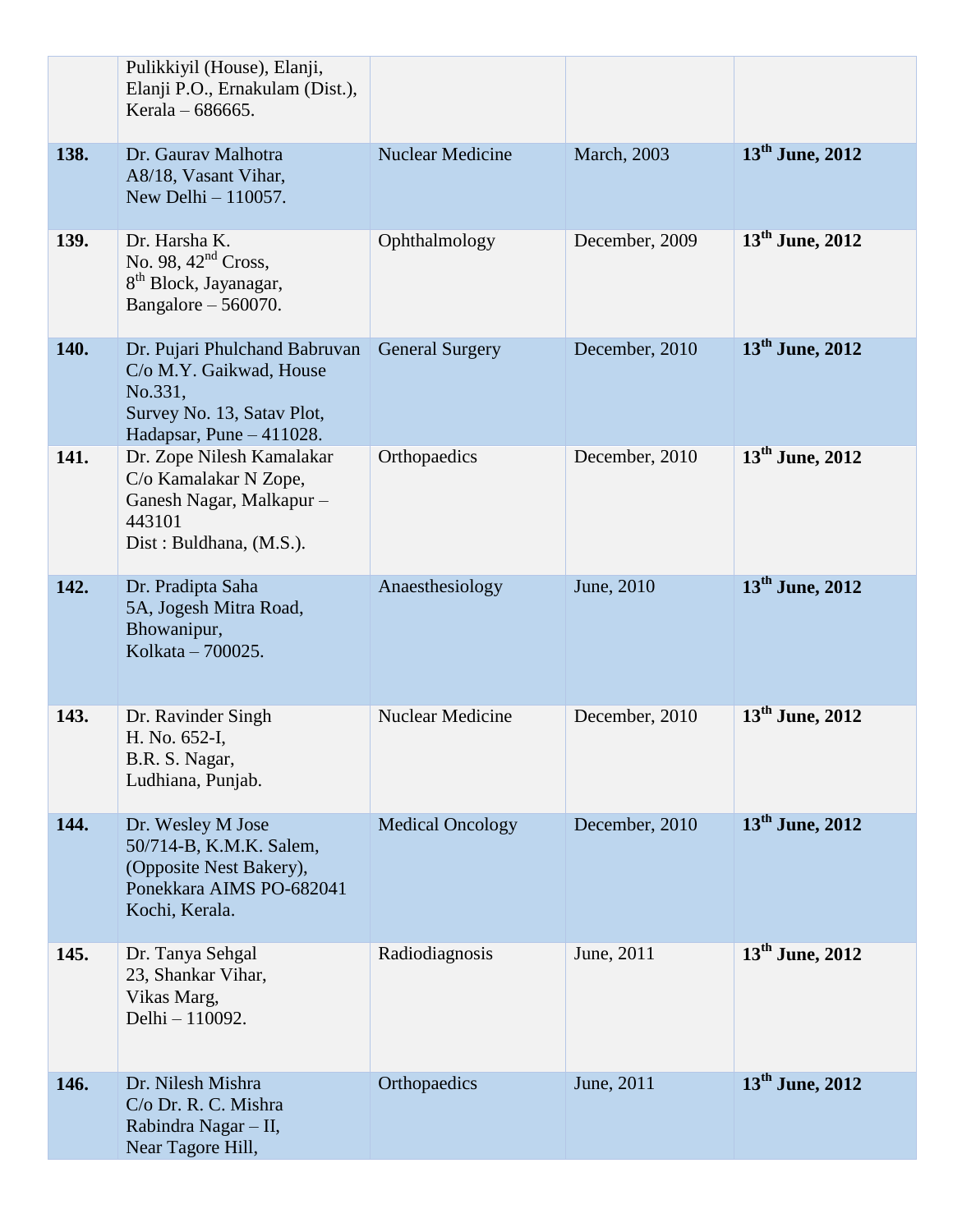|      | Ranchi $-8$ .                                                                                                                                                                                 |                                            |                |                             |
|------|-----------------------------------------------------------------------------------------------------------------------------------------------------------------------------------------------|--------------------------------------------|----------------|-----------------------------|
| 147. | Dr. Rajesh Kumar Patel<br>Mohit Duplex No. 3,<br>Near Naveen Vidya Bhavan,<br>Napier Town,<br>Jabalpur, M.P. - 482001.                                                                        | <b>Genito Urinary Surgery</b><br>(Urology) | December, 2010 | $13^{\text{th}}$ June, 2012 |
| 148. | Dr. Raghava Reddy L<br>S/o Dr. Veera Reddy L.,<br>#148, 12 <sup>th</sup> Ward, Behind<br>Manjunatha,<br>Kalyana Manta,<br>V.V. Nagara, Siruguppa -<br>583121.<br>Bellary (Dist.) – Karnataka. | Orthopaedics                               | June, 2011     | $13^{\text{th}}$ June, 2012 |
| 149. | Dr. Viplab Patro<br>445, C-Block,<br>Merujeen Housing Complex,<br>Naranderpur, Kolkata -<br>700103.                                                                                           | Anaesthesiology                            | June, 2010     | $13th$ June, 2012           |
| 150. | Dr. Asif Iqbal<br>House No.9,<br>Advocate Colony,<br>Idgah Hills,<br>Bhopal $(M.P.) - 462001$ .                                                                                               | Orthopaedics                               | December, 2010 | $13^{\text{th}}$ June, 2012 |
| 151. | Dr. Mohua Biswas<br>11B Indian Mirror Street,<br>Kolkata - 700013.                                                                                                                            | Anaesthesiology                            | June, 2010     | $13^{\text{th}}$ June, 2012 |
| 152. | Dr. Kakadiya Jagdish<br>Raghubhai<br>Ankur Society, Plot No.32,<br>Near Cinemax,<br>Nana Mava Road,<br>Rajkot – (Gujarat) – 360001.                                                           | <b>Family Medicine</b>                     | May, 2009      | $13th$ June, 2012           |
| 153. | Dr. Sanjay Mittal<br>SKF-305, Shipra Krishna<br>Vista,<br>Ahinsa Khand $-2$ ,<br>Opposite Post Office,<br>Indirapuram, Ghaziabad -<br>201014.                                                 | Cardiology                                 | June, 2011     | $13^{\text{th}}$ June, 2012 |
| 154. | Dr. Patel Jatin Jayeshbhai<br>'Mantram'', Opp. Behra<br>Munga School,<br>Shramjivi Co-op Society,<br>Dhebar Main Road,                                                                        | Dermatology $\&$<br>Venereology            | December, 2009 | $13th$ June, 2012           |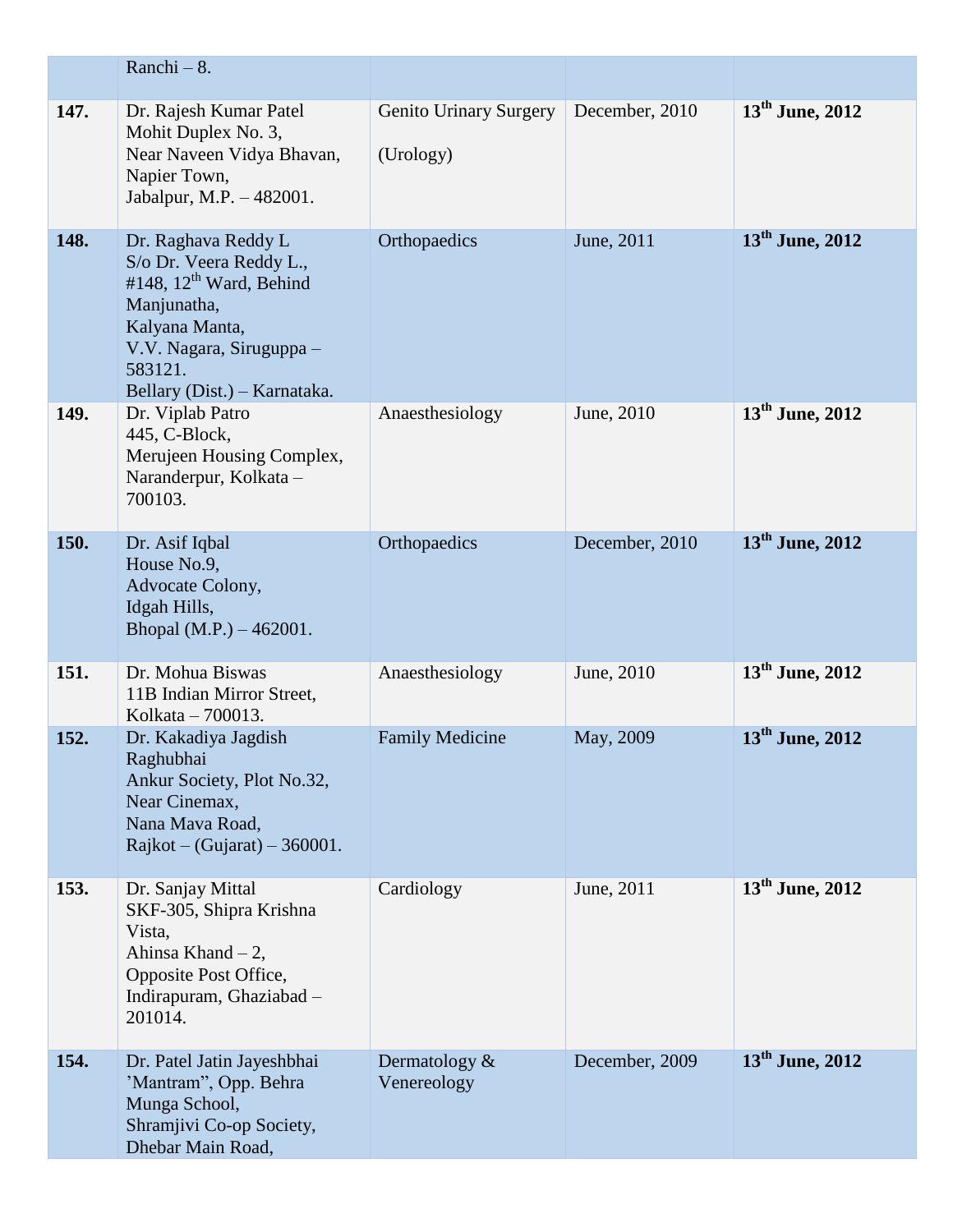|      | Rajkot $-360002$ (Gujarat).                                                                                                      |                |                 |                             |
|------|----------------------------------------------------------------------------------------------------------------------------------|----------------|-----------------|-----------------------------|
| 155. | Dr. Mohammad Zuber<br>8, Malwa Mill Near Masjid<br>Indore $-452003$ (M.P.)                                                       | Orthopaedics   | June, 2011      | $13^{\text{th}}$ June, 2012 |
| 156. | Dr. Indranil Pal<br>67/A, Pan Para 4 <sup>th</sup> Lane,<br>P.O. - Talpukur; City -<br>Barrackpore,<br>West Bengal $-700123$ .   | Orthopaedics   | December, 2009  | $13th$ June, 2012           |
| 157. | Dr. Saurabh Sharma<br>E-26, 45 Bungalows,<br>North T. T. Nagar,<br>Near New Market,<br>Bhopal $-462003$ (M.P.)                   | Orthopaedics   | June, 2010      | $13^{\text{th}}$ June, 2012 |
| 158. | Dr. Mohammed Imran<br>L-22, Flat No.9,<br>Near Khalilullah Masjid,<br>Batla House, Okhla,<br>Delhi - 110025.                     | Pharmacology   | December, 2011  | $13th$ June, 2012           |
| 159. | Dr. Mary Megha<br>A-11, Roykayil,<br>Pillaveedu Nagar,<br>Pattom P.O.,<br>Kesavadasapuram,<br>Trivandrum $-695004$ .<br>(Kerala) | Paediatrics    | December, 2010  | $13th$ June, 2012           |
| 160. | Dr. Sudhir Dixit<br>44, Geeta Colony,<br>Dal Bazar, Lashkar,<br>Gwalior – 474009 (M.P.)                                          | Paediatrics    | June, 2011      | 13 <sup>th</sup> June, 2012 |
| 161. | Dr. Surender Kumar<br>House No.296,<br>IInd Floor, Sector 17A,<br>Gurgaon (Haryana).                                             | Paediatrics    | June, 2011      | $13^{\text{th}}$ June, 2012 |
| 162. | Dr. Brar Rahatdeep S. J. S.<br><b>Brar</b><br>#2059, Sector 15C,<br>Chandigarh-160015.                                           | Radiodiagnosis | September, 2005 | $13th$ June, 2012           |
| 163. | Dr. Biplab Deb                                                                                                                   | Obstetrics &   | May, 2005       | $13^{\text{th}}$ June, 2012 |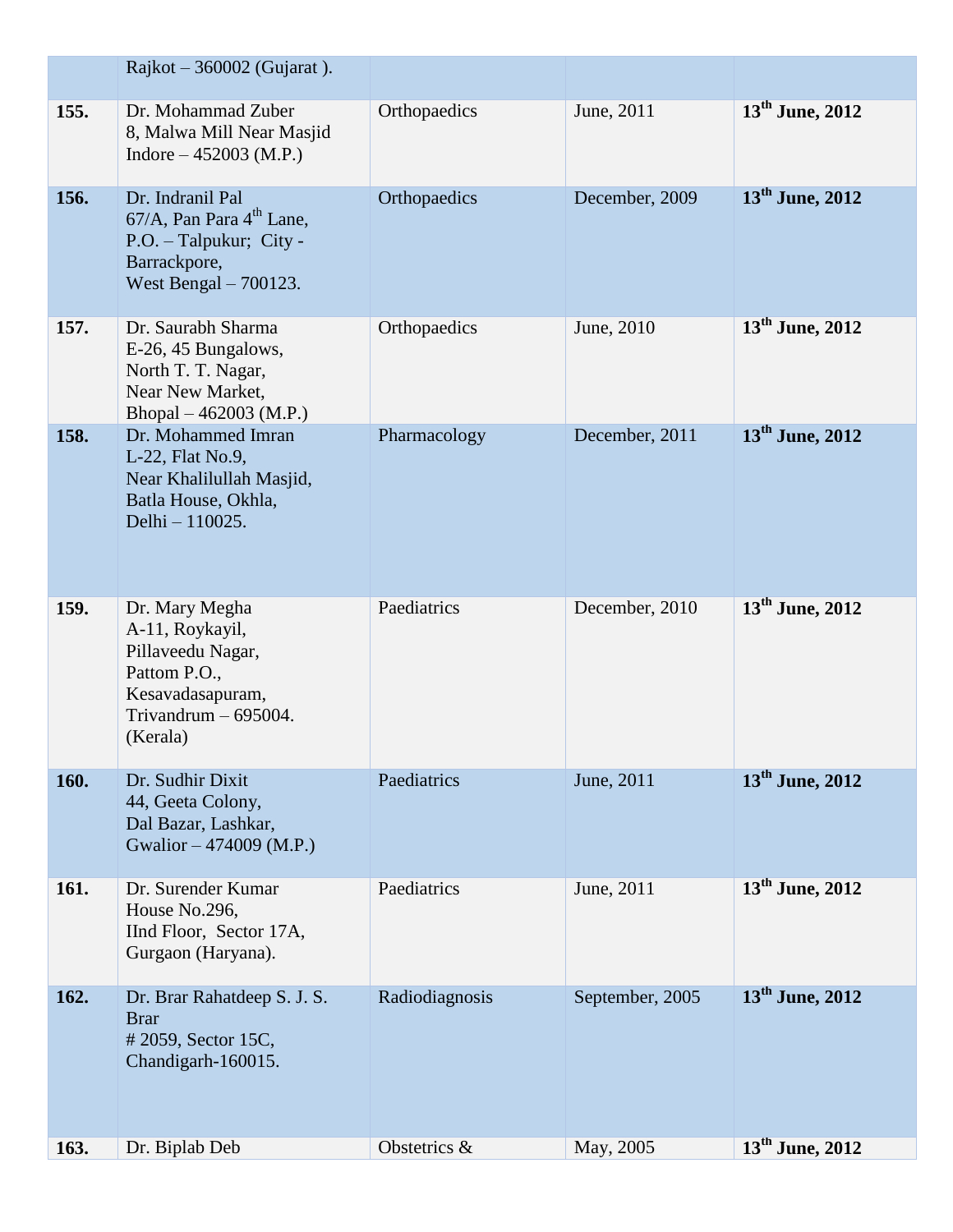|      | 140 M.C. Garden Road,<br>Dum Dum Junction,<br>Garden Plaza Complex,<br>Block – B, Flat No. – 1,<br>Kolkata – 700030.                                                          | Gynaecology                   |                |                             |
|------|-------------------------------------------------------------------------------------------------------------------------------------------------------------------------------|-------------------------------|----------------|-----------------------------|
| 164. | Dr. Jariwala Minal<br>Pravinchandra<br>15A/102, Atlantic Apts.,<br>Apna Ghar $-3$ ,<br>Swami Samarth Nagar,<br>Andheri (W), Mumbai -<br>400053.                               | <b>General Medicine</b>       | October, 2007  | $13^{\text{th}}$ June, 2012 |
| 165. | Dr. Hayat Ahmad Khan<br>398-Malik Sahib,<br>Safa Kadal,<br>Srinagar – 190002 (J & K).                                                                                         | Orthopaedics                  | December, 2011 | $13th$ June, 2012           |
| 166. | Dr. Vibhute Bipin Bapurao<br>C/o Veera Prakash,<br>Door No. 39/12,<br>Opposite to Crescent Park,<br>Shivshanmugam Road,<br>Nungambakkam,<br>Chennai - 600034 (Tamil<br>Nadu). | <b>General Surgery</b>        | August, 2009   | $13th$ June, 2012           |
| 167. | Dr. Gauri Shankar Sharma<br>Flat - $1535$ /B-1,<br>Sector-B-1/Vasant Kunj,<br>Behind Fortis Hospital,<br>Vasant Kunj, New Delhi -<br>110070.                                  | <b>General Medicine</b>       | April, 2006    | $13th$ June, 2012           |
| 168. | Dr. Satyendra Kumar<br>H-95, South City,<br>Raibarelly Road,<br>Lucknow $-226025$ (U.P.)                                                                                      | Orthopaedics                  | December, 2011 | 13 <sup>th</sup> June, 2012 |
| 169. | Dr. Chaudhari Abhay Ramesh<br>C/o Dr. Ramesh Chaudhari<br>ENT Hospital, Nehru Chowk,<br>Station Road,<br>$Jalgaon - 425001.$                                                  | <b>Genito Urinary Surgery</b> | December, 2011 | $13^{\text{th}}$ June, 2012 |
| 170. | Dr. Puneet Bansal<br>S/o Daya Shanker Bansal,<br>H. No. $-89$ ,                                                                                                               | <b>General Surgery</b>        | May, 2008      | $13th$ June, 2012           |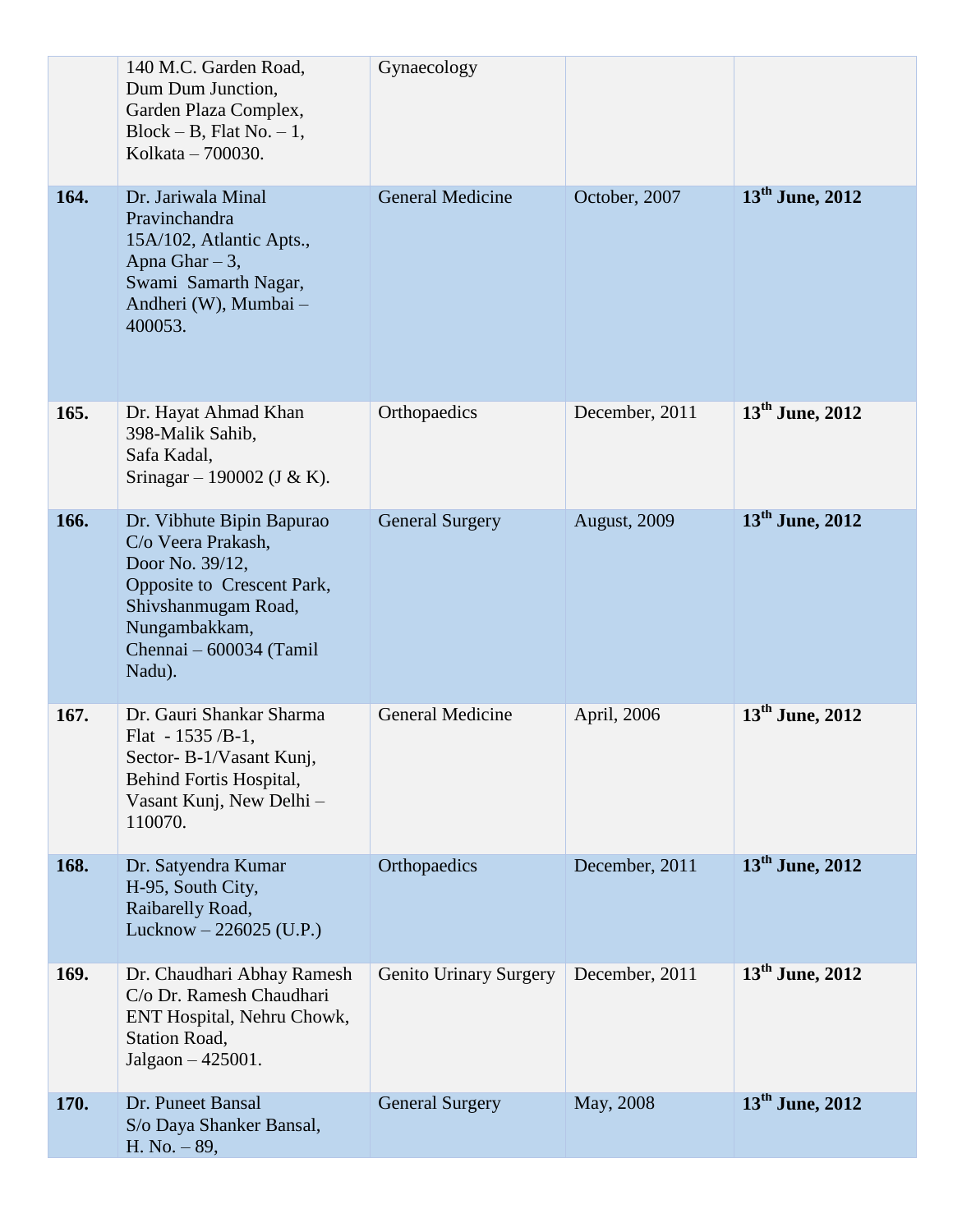|      | Gali - Sikanapan,<br>Hathras $(U.P.) - 204101$ .                                                                                                          |                               |                |                             |
|------|-----------------------------------------------------------------------------------------------------------------------------------------------------------|-------------------------------|----------------|-----------------------------|
| 171. | Dr. Raman Kumar Shrivastava<br>6/45, Ispat Nagar,<br>Risali, Bhilai Nagar,<br>Distt. Durg,<br>Chhattisgarh $-490006$ .                                    | Orthopaedics                  | June, 2011     | $13th$ June, 2012           |
| 172. | Dr. Alagumuthu M.<br>Plot No.5, 'Sri Parvathi<br>Nivas',<br>Nandavanam Street,<br>Ganapathy Nagar,<br>New Vilangudi,<br>Madurai - 625018 (Tamil<br>Nadu). | <b>General Surgery</b>        | December, 2011 | $13th$ June, 2012           |
| 173. | Dr. Priya Jovitha Mary Martin<br>104, Lourdu Doss Road,<br>Little Mount,<br>Saidapat, Chennai – 600015.                                                   | Radiotherapy                  | May, 2008      | $13th$ June, 2012           |
| 174. | Dr. Ridhima Grover<br>1C/32, New Rohtak Road,<br>New Delhi $-110005$ .                                                                                    | Psychiatry                    | December, 2009 | $13th$ June, 2012           |
| 175. | Dr. Aprajita Singh<br>W/o Dr. Ashish Kumar Saini,<br>Flat No. F-94, West Campus<br>(AIIMS),<br>Ansari Nagar West,<br>New Delhi - 110029.                  | Obstetrics &<br>Gynaecology   | April, 2009    | $13th$ June, 2012           |
| 176. | Dr. Showkat Gani Faktoo<br>R/o Court Road Badam Bagh<br>(A)<br>Sopore Distt. Baramulla,<br>Jammu & Kashmir- 193201.                                       | <b>General Surgery</b>        | December, 2011 | $13th$ June, 2012           |
| 177. | Dr. Megha Gupta<br>C/o Dr. Suresh Bandil,<br>Shinde Ki Chawni,<br>Kalari Ke Sanne,<br>Gwalior (M.P.) – 474009.                                            | Obstetrics and<br>Gynaecology | December, 2011 | $13th$ June, 2012           |
| 178. | Dr. Ameer S. Theruvath                                                                                                                                    | Orthopaedics                  | May, 2009      | 13 <sup>th</sup> June, 2012 |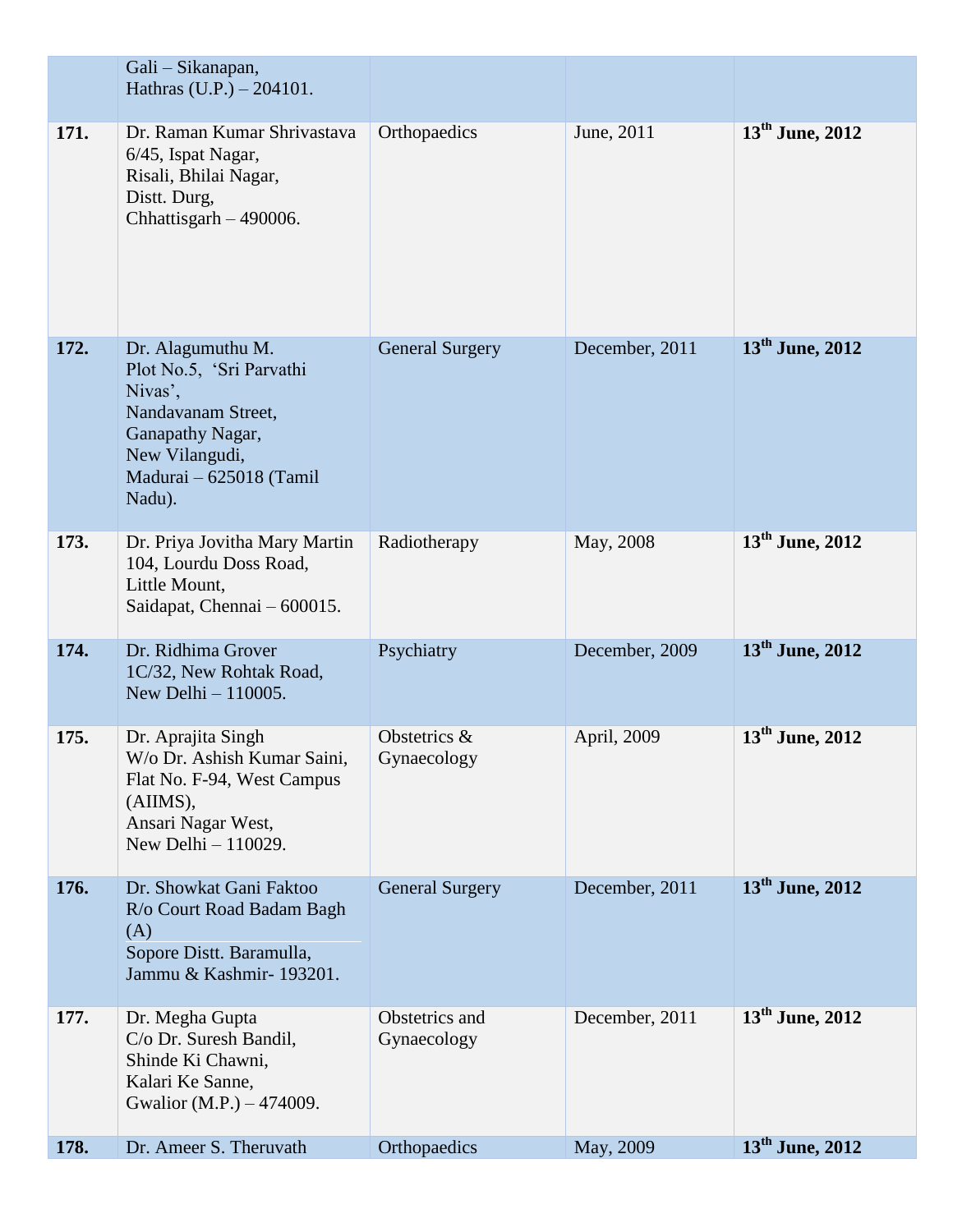|      | 1/1906 Kunnumpuram,<br>Fort Cochin, Kerala - 682001.                                                                                               |                                |                |                             |
|------|----------------------------------------------------------------------------------------------------------------------------------------------------|--------------------------------|----------------|-----------------------------|
| 179. | Dr. Chaudhari Sandip<br>Tarachand<br>'Sarang', Teacher's Colony,<br>AT. PO - Jamthi, Tal -<br>Bodwad,<br>Dist – Jalgaon – $425310$<br>Maharashtra. | <b>General Medicine</b>        | April, 2009    | $13^{\text{th}}$ June, 2012 |
| 180. | Dr. Bhandari Dhiraj Baijulal<br>C/o Dr. B. S. Garg,<br>1, Dr. Sushila Nayar Nagar,<br>Warud, Sewagram,<br>Wardha - 442102,<br>Maharashtra.         | Anaesthesiology                | December, 2010 | $13th$ June, 2012           |
| 181. | Dr. Hamayun Ahad<br>"Daanish Kada",<br>Pine Avenue Colony,<br>Rawalpora, Srinagar,<br>Kashmir - 190005.                                            | Orthopaedics                   | December, 2011 | $13th$ June, 2012           |
| 182. | Dr. Bhavna Arora<br>Gagan Pathology Centre,<br>House No.22, Pocket F26,<br>Near Ayodhya Chowck,<br>Sector 7, Rohini,<br>Delhi - 110085.            | Pathology                      | December, 2011 | $13th$ June, 2012           |
| 183. | Dr. Pallavi Priyadarshini<br>A-1001, Eldeco Apartments,<br>Sector 4, Vaishali,<br>Ghaziabad $-201-12$ .                                            | Obstetrics and<br>Gynaecology  | June, 2011     | 13 <sup>th</sup> June, 2012 |
| 184. | Dr. Aman Goyal<br>C/o Dr. Usha Goyal,<br>Goyal Nursing Home,<br>Tarana Road, Kosi Kalan,<br>Dist. Mathura $- 281403$ (U.P.)                        | Orthopaedics                   | December, 2011 | $13^{\text{th}}$ June, 2012 |
| 185. | Dr. Roopa Rachel Premanand<br>Mizpah, $\#4/5$ ,<br>9th Cross, 16th Main,<br><b>BTM</b> Ist Stage,<br>Bangalore $-560029$ ,<br>Karnataka            | <b>Respiratory Diseases</b>    | December, 2009 | $13^{\text{th}}$ June, 2012 |
| 186. | Dr. Kingshuk Chatterjee<br>Parnasi, Tikorhat,                                                                                                      | Dermatology $&$<br>Venereology | December, 2011 | $13th$ June, 2012           |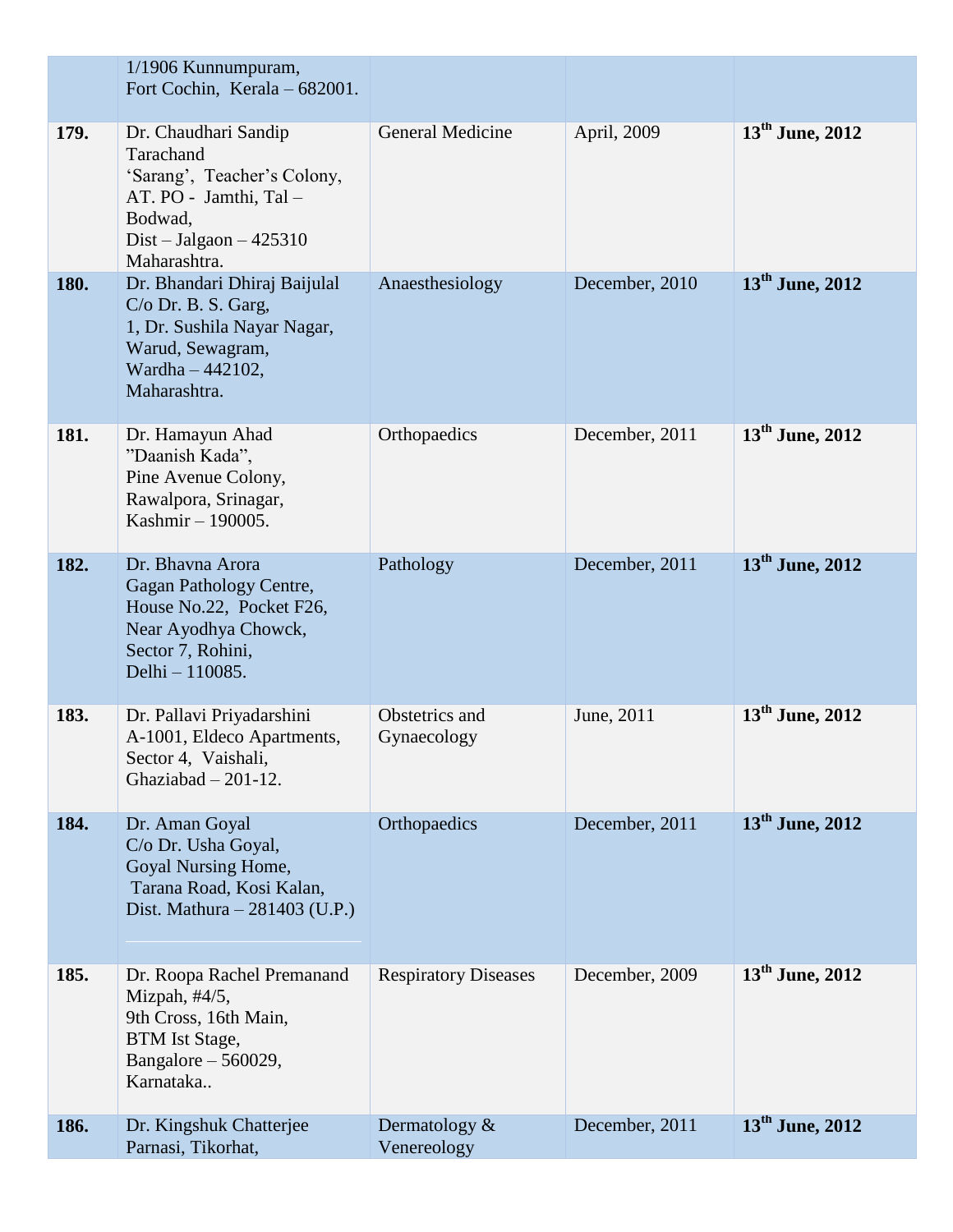|             | Ambagan,<br>Post : - Lakurdi,<br>Burdwan - 713102, West<br>Bengal.                                                                         |                               |                |                             |
|-------------|--------------------------------------------------------------------------------------------------------------------------------------------|-------------------------------|----------------|-----------------------------|
| 187.        | Dr. Shuchita Singh<br>D/o Dr. Y.P. Singh,<br>6, Kunwar Colony,<br>Khandari Road,<br>Agra - 282002 (U.P.).                                  | Otorhinolaryngology           | December, 2011 | $13^{\text{th}}$ June, 2012 |
| 188.        | Dr. Amit Aggarwal<br>AD-107 A, Shalimar Bagh,<br>Delhi - 110088.                                                                           | <b>General Medicine</b>       | December, 2011 | $13th$ June, 2012           |
| 189.        | Dr. Bhavin Kirankumar<br><b>Brahmbhatt</b><br>32, Mahashweta Nagar,<br>Ujjain $-456010$ (M.P.)                                             | Nephrology                    | December, 2010 | 13 <sup>th</sup> June, 2012 |
| <b>190.</b> | Dr. Meenal Garg<br>C/o. Mr. Mahendra Garg,<br>"Shri Ram Kishan Ram<br>Swaroop",<br>4B Naveen Mandi,<br>Meerut, U.P.                        | Obstetrics and<br>Gynaecology | June, 2011     | $13th$ June, 2012           |
| 191.        | Dr. Pramod Joshi<br>5-A Block $-F$ ,<br>Kanchanjunga Apartments,<br>Sector 53, Noida - 201301<br>(U.P.)                                    | Cardiology                    | December, 2011 | $13th$ June, 2012           |
| 192.        | Dr. Piyush Kumar Srivastava<br>$M-41$ , $2nd$ Floor,<br>Lajpat Nagar $-$ II,<br>New Delhi - 110024.                                        | Anaesthesiology               | December, 2009 | 13 <sup>th</sup> June, 2012 |
| 193.        | Dr. Vikas Menon<br><b>Assistant Professor,</b><br>Department of Psychiatry,<br>JIPMER., Dhanvantary Nagar<br>P.O.,<br>Puducherry - 605006. | Psychiatry                    | August, 2009   | $13^{\text{th}}$ June, 2012 |
| 194.        | Dr. Mohammad Ashraf Dar<br>Wadnan, Soibugh,<br>Dist. Gudgam,<br>Kashmir, J & K.                                                            | <b>Surgical Oncology</b>      | December, 2010 | $13th$ June, 2012           |
| 195.        | Dr. Salman Durrani<br>$876$ , Sector – A,<br>Pocket – B & C,                                                                               | Orthopaedics                  | December, 2010 | $13th$ June, 2012           |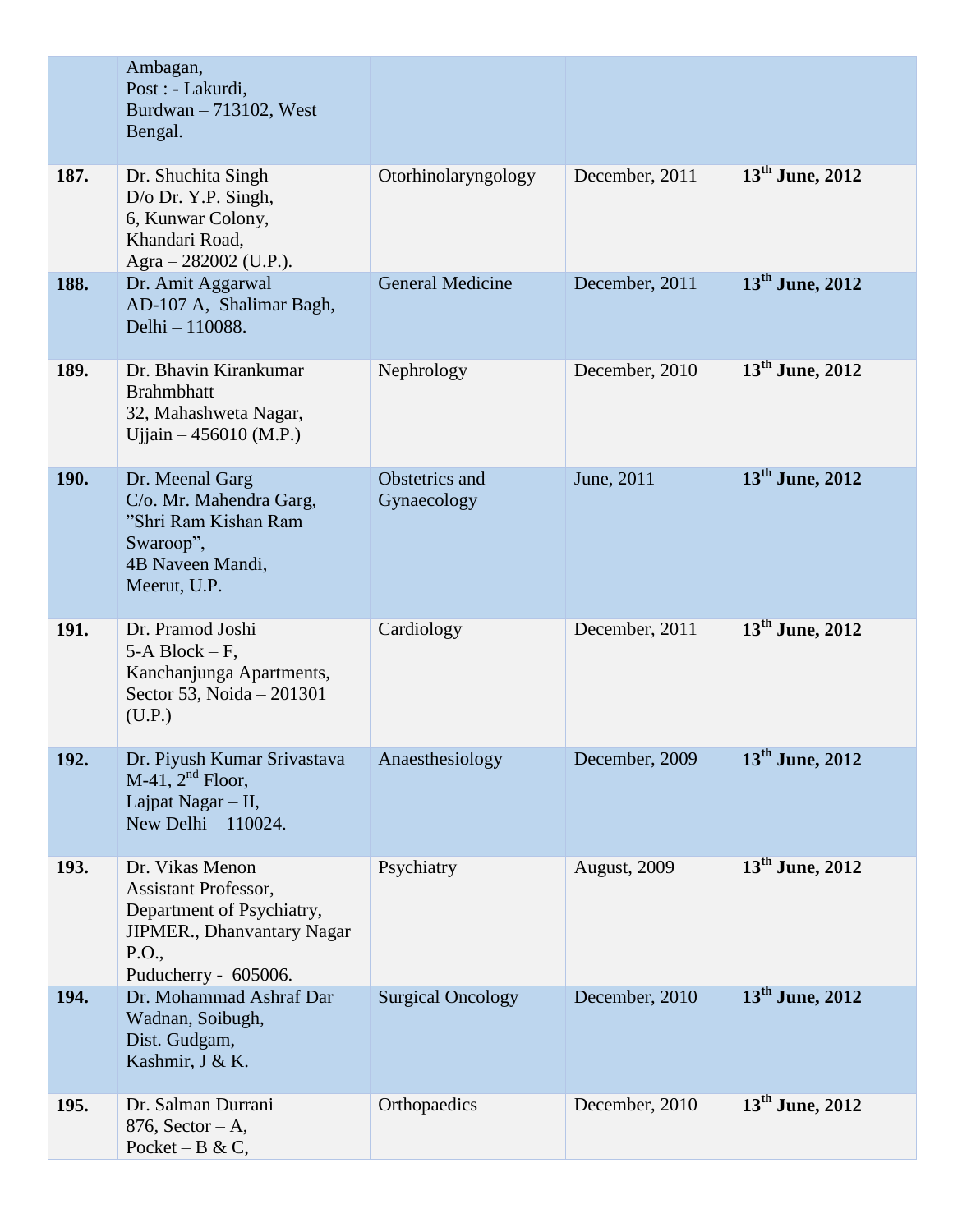|      | Vasant Kunj,<br>New Delhi - 110070.                                                                                  |                             |                |                             |
|------|----------------------------------------------------------------------------------------------------------------------|-----------------------------|----------------|-----------------------------|
| 196. | Dr. Pulak Sharma<br>C/o Mr. A. K. Mudgal,<br>A2/403 Glaxo Apartment,<br>Mayur Vihar, Phase-I,<br>New Delhi - 110091. | Orthopaedics                | December, 2011 | 13 <sup>th</sup> June, 2012 |
| 197. | Dr. Pashpati Nath Gupta<br>Sector D-6, H. No.6131/1,<br>Vansant Kunj,<br>New Delhi $-110070$ .                       | Nephrology                  | December, 2010 | $13^{\text{th}}$ June, 2012 |
| 198. | Dr. Yasmin Kazi<br>9B Justice Chandra Madhab<br>Road.<br>Kolkata - 700020,<br>West Bengal.                           | Obstetrics &<br>Gynaecology | April, 2006    | $13^{\text{th}}$ June, 2012 |
| 199. | Dr. Krishanu Das<br>9B Justice Chandra Madhab<br>Road,<br>Kolkata - 700020<br>(West Bengal).                         | <b>General Surgery</b>      | June, 2006     | $13^{\text{th}}$ June, 2012 |
| 200. | Dr. Siddharth Datta<br>105, Sector-29, Vijyant<br>Enclave,<br>Arun Vihar,<br>Noida – 201301 (U.P.)                   | Orthopaedics                | December, 2011 | $13th$ June, 2012           |
| 201. | Dr. Rajnish Sethi<br>119, Vidya Sagar Apartment,<br>Plot No. $-34$ , Sector $-6$ ,<br>Dwarka, New Delhi - 110075.    | Orthopaedics                | December, 2011 | $13^{\text{th}}$ June, 2012 |
| 202. | Dr. Sonal Shrivastava<br>32, Mahashweta Nagar,<br>Ujjain, M. P. - 456010.                                            | Endocrinology               | December, 2011 | $13th$ June, 2012           |
| 203. | Dr. Rijesh P.<br>34/733 "Pottangadi",<br>P.O. Civil Station,<br>Kozhikode, Kerala-673020.                            | Orthopaedics                | December, 2009 | $13^{\text{th}}$ June, 2012 |
| 204. | Dr. Manoj Arora<br>AC-61, Second Floor,<br>Tagore Garden,<br>New Delhi - 110027.                                     | Nephrology                  | December, 2010 | $13th$ June, 2012           |
| 205. | Dr. Vijaya Krishnan P.                                                                                               | Otorhinolaryngology         | May, 2007      | $13^{\text{th}}$ June, 2012 |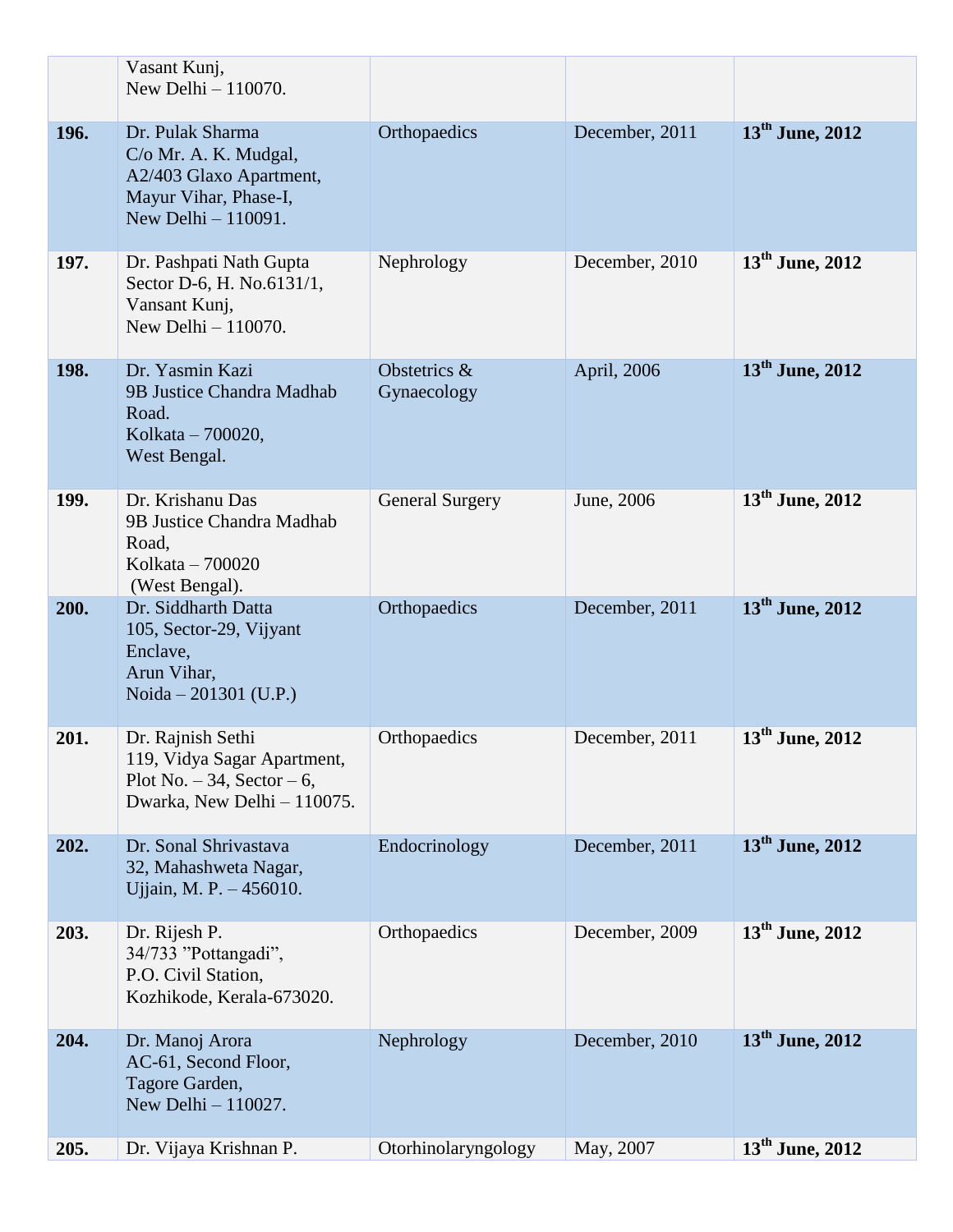|      | <b>Madras ENT Research</b><br>Foundation,<br>No.1, Ist Cross Street,<br>Raja Annamalapuram,                                            |                               |                |                                     |
|------|----------------------------------------------------------------------------------------------------------------------------------------|-------------------------------|----------------|-------------------------------------|
|      | Chennai - 600028, (Tamil<br>Nadu).                                                                                                     |                               |                |                                     |
| 206. | Dr. Kiran Natarajan<br>H 22, G 2,<br>Sea Breeze Apartments,<br>Thiruvalluvar Nagar,<br>Thiruvanmiyur,<br>Chennai - 600041.             | Otorhinolaryngology           | April, 2003    | $13th$ June, 2012                   |
| 207. | Dr. Chavan Ajaysingh<br>Vijaysingh<br>Ganesh Nagar,<br>Near Choti Umari,<br>Akola - 444005.                                            | <b>General Surgery</b>        | December, 2010 | 13 <sup>th</sup> September,<br>2012 |
| 208. | Dr. Abidha D.<br>8/241, Jeyalakshmi Bhavanam,<br>Main Road, Alangulam,<br>Tamil Nadu - 627851.                                         | Obstetrics and<br>Gynaecology | December, 2011 | 13 <sup>th</sup> September,<br>2012 |
| 209. | Dr. Kanniammal G.<br>C/o Dr. K. Subbiah,<br>55, Pudupettai North Street,<br>Polayamkottai - 627002.<br>Tirunelveli, Tamilnadu.         | Obstetrics and<br>Gynaecology | May, 2009      | $13th$ September,<br>2012           |
| 210. | Dr. Vrinda Menon P.S.<br>Vrindavan, BN - 416A,<br>Bappuji Nagar, Pongummoodu<br>Medical College, P.O.,<br>Trivandrum - 695011, Kerala. | Obstetrics and<br>Gynaecology | June, 2010     | 13 <sup>th</sup> September,<br>2012 |
| 211. | Dr. Bhandary Lakshmidevi<br>Vishwanath<br>'Roopa' Deepa Nursing Home,<br>Kanhangad,<br>Kerala – 671315.                                | Obstetrics and<br>Gynaecology | June, 2011     | 13 <sup>th</sup> September,<br>2012 |
| 212. | Dr. Kotak Chandni Kishor<br>2/24 Pushpa Vihar,<br>6th Floor, Colaba,<br>Mumbai - 400005.                                               | Ophthalmology                 | June, 2011     | 13 <sup>th</sup> September,<br>2012 |
| 213. | Dr. Moorthy G.<br>F-2, Splendour Medows,<br>30, Ashok Nagar, 11 <sup>th</sup> Avenue,<br>Chennai - 600083.                             | Paediatric Surgery            | December, 2010 | $13th$ September,<br>2012           |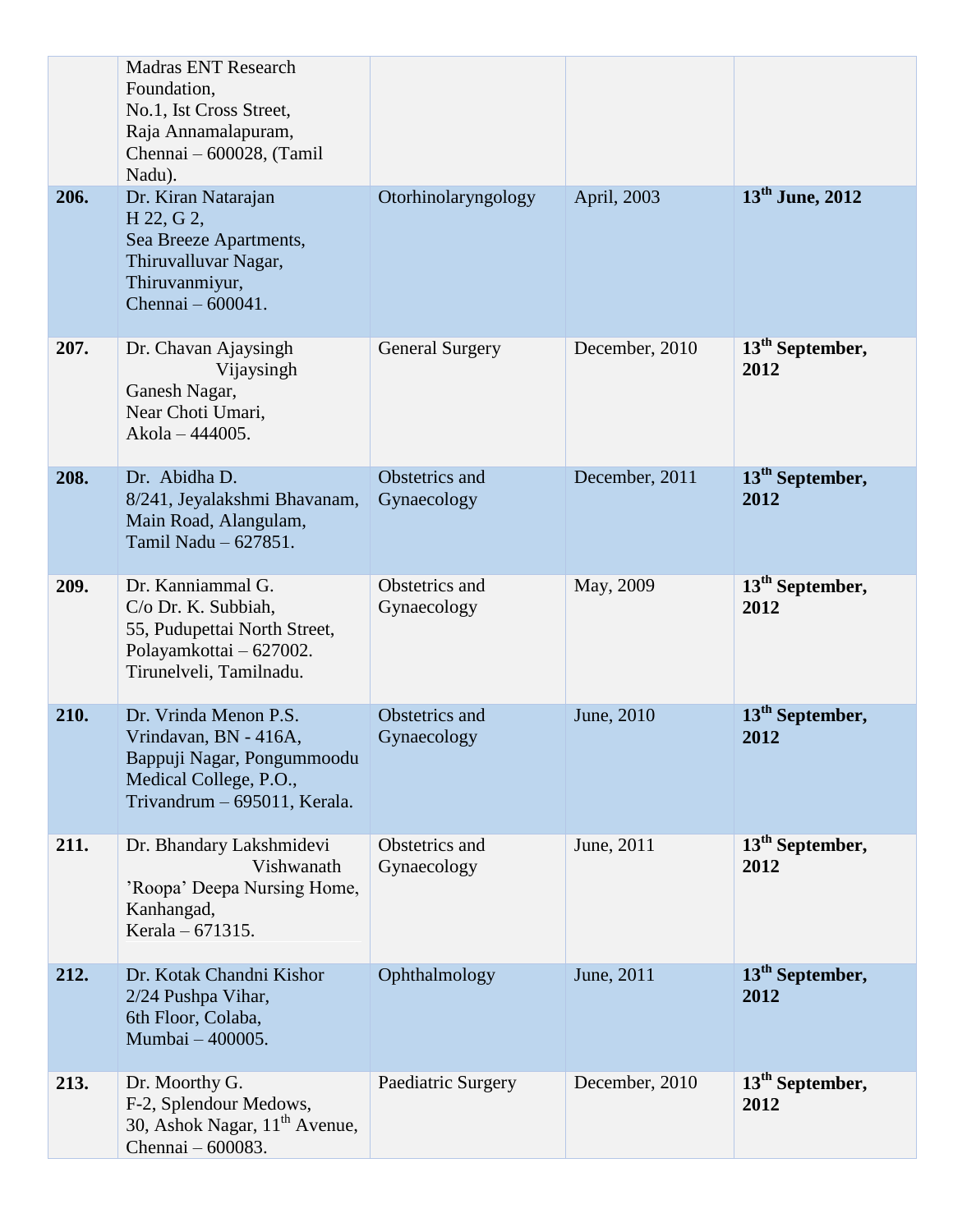|      | (Tamil Nadu).                                                                                                                                            |                               |                |                                     |
|------|----------------------------------------------------------------------------------------------------------------------------------------------------------|-------------------------------|----------------|-------------------------------------|
| 214. | Dr. Birendra Kumar<br>139 C, Pkt. $-F$ ,<br>GTB Enclave,<br>Dilshad Garden,<br>Delhi - 110093.                                                           | Paediatrics                   | December, 2011 | 13 <sup>th</sup> September,<br>2012 |
| 215. | Dr. Amit Narayan<br>S/o Mahipal Singh,<br>Shanti Niketan, Gali No.1,<br>Near St. Marry School,<br>Najibabad Road,<br>Bijnor $(U.P.) - 246701$ .          | Orthopaedics                  | December, 2011 | 13 <sup>th</sup> September,<br>2012 |
| 216  | Dr. Manish Chopra<br>$213/C-7$ , Sector - 7,<br>Rohini, Delhi - 110085.                                                                                  | Anaesthesiology               | December, 2011 | 13 <sup>th</sup> September,<br>2012 |
| 217. | Dr. Sahil Loomba<br>House No.1077,<br>Sector 46, Gurgaon,<br>Haryana - 122003.                                                                           | Radiodiagnosis                | June, 2011     | $13th$ September,<br>2012           |
| 218. | Dr. R. J. Mohan Rao Atyam<br>S/o Atyam Surya Mohan,<br>H. No.18-1-34,<br>Atyam Buildings, Main Road,<br>Palakol, W. G. DST.,<br>Andhra Pradesh - 534260. | <b>General Medicine</b>       | June, 2011     | 13 <sup>th</sup> September,<br>2012 |
| 219. | Dr. Rajesh Kumar<br>III Floor, A-75,<br>Chitranjan Park,<br>New Delhi $-110019$ .                                                                        | Anaesthesiology               | June, 2011     | 13 <sup>th</sup> September,<br>2012 |
| 220. | Dr. Rajat Agrawal<br><b>Agrawal Medical Centre,</b><br>C2/1, Ashok Vihar,<br>Phase $-2$ ,<br>Delhi - 110052.                                             | Paediatrics                   | June, 2011     | 13 <sup>th</sup> September,<br>2012 |
| 221. | Dr. Sendhil Coumary A<br>9, Thillai Mestri Street,<br>Pondicherry $-605001$ .                                                                            | Obstetrics and<br>Gynaecology | December, 2011 | $13th$ September,<br>2012           |
| 222. | Dr. Kiran Sasi P.<br>Dr. Paul Brand Centre for<br>HLRS, CMC Hospital,<br>Vellore,                                                                        | Orthopaedics                  | June, 2010     | $13th$ September,<br>2012           |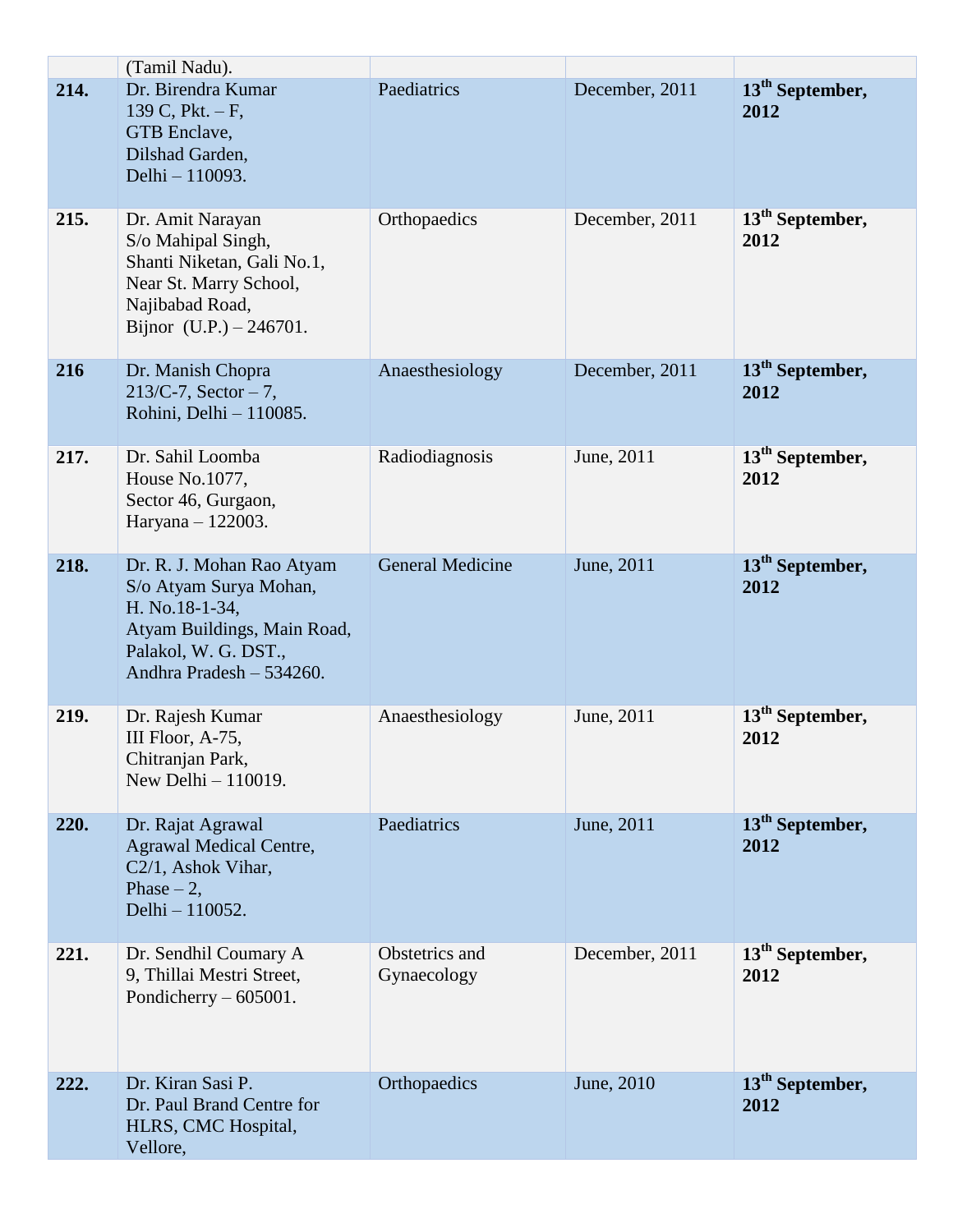|      | Tamilnadu $-632004$ .                                                                                                                                                        |                                          |                |                                     |
|------|------------------------------------------------------------------------------------------------------------------------------------------------------------------------------|------------------------------------------|----------------|-------------------------------------|
| 223. | Dr. Bhandare Nikhil Narayan<br>Bhandare Hospital,<br>Fontainhas, Mala,<br>Panaji, Goa - 403001.                                                                              | Orthopaedics                             | June, 2011     | $13th$ September,<br>2012           |
| 224. | Dr. Sangeetha E<br>Flat No.1B, Central Avenue<br>Apartments, Thekkuveedu<br>Lane,<br>Calicut $-673001$ .                                                                     | <b>Respiratory Diseases</b>              | December, 2010 | 13 <sup>th</sup> September,<br>2012 |
| 225. | Dr. Jayshree Arunaprakash<br>$FF-1$ , Block $-9$ ,<br>Classic Homes,<br>Parsn Sesh Nestle,<br>Nanjundapuram Road,<br>Coimbatore $-641036$ .                                  | Ophthalmology                            | June, 2009     | 13 <sup>th</sup> September,<br>2012 |
| 226. | Dr. Banani Das<br>C/o Sonapati Das,<br>Rukmini Gaon-<br>Bhagaduttapur,<br>House No. - 26, P.O.: Beltola,<br>Guwahati – 781028 (Assam).                                       | Dermatology $&$<br>Venereology           | December, 2010 | 13 <sup>th</sup> September,<br>2012 |
| 227. | Dr. John Mathew<br>Department of Clinical<br>Immunology and<br>Rheumatology,<br>Christian Medical College and<br>Hospital, Vellore - 632004.<br>(Tamil Nadu).                | <b>General Medicine</b>                  | June, 1999     | $13th$ September,<br>2012           |
| 228. | Dr. Himangsu Sekhar<br>Choudhury<br>C/o Sonapati Das,<br>Rukminigaon, Bhagaduttapur,<br>House No. $-26$ , Post Office :<br>Beltola (Beltola), Guwahati -<br>781028. (Assam). | Radiodiagnosis                           | December, 2010 | 13 <sup>th</sup> September,<br>2012 |
| 229. | Dr. Swapan Kumar Misra<br>Flat-B/10, "Abakash",<br>121/24/F, Kalitala Road,<br>North Purbachal,<br>Kolkata – 700078 (W.B.).                                                  | Physical Medicine $\&$<br>Rehabilitation | December, 2010 | 13 <sup>th</sup> September,<br>2012 |
| 230. | Dr. Gangurde Mahendra<br>Dhondu                                                                                                                                              | Ophthalmology                            | December, 2011 | 13 <sup>th</sup> September,<br>2012 |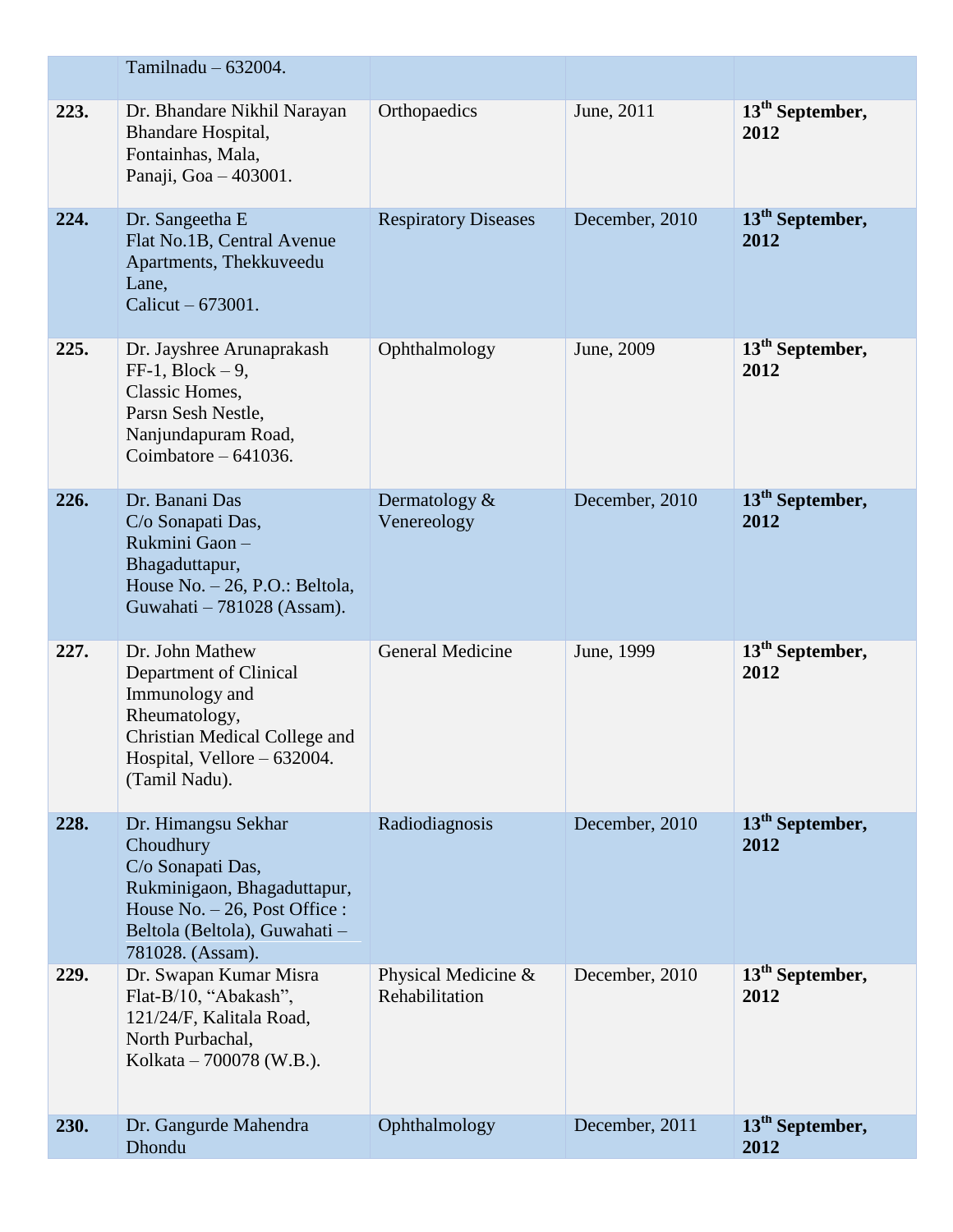|      | 19/1, Shramik HSG Soc-5,<br>Maniknagar, Gangapur Road,<br>Nashik - 422013, Maharashtra.                                                             |                               |                 |                                     |
|------|-----------------------------------------------------------------------------------------------------------------------------------------------------|-------------------------------|-----------------|-------------------------------------|
| 231. | Dr. Suresh C.<br>Bhavana,<br>P.O. Ramanattukara,<br>Kozhikode, Kerala.                                                                              | Anaesthesiology               | May, 1998       | $13th$ September,<br>2012           |
| 232. | Dr. Patil Hitendra Gulabrao<br>C/o G. N. Patil, 48, Suyog<br>Nagar,<br>Wadibhokar Road,<br>Deopur, Dhule, Maharashtra-<br>424002.                   | Orthopaedics                  | June, 2011      | 13 <sup>th</sup> September,<br>2012 |
| 233. | Dr. Sheharsa M. S.<br>'Ashiyana', TC 14/987(1),<br>Chennilode, Medical College<br>P.O.,<br>Thiruvananthapuram, Kerala.                              | Obstetrics and<br>Gynaecology | December, 2009  | 13 <sup>th</sup> September,<br>2012 |
| 234. | Dr. Biraris Sandeep Ramesh<br>Flat No.1, Ambika<br>Apartments,<br>Near Pethe High School,<br>Trimurti Chowk, CIDCO<br>Nashik - 422008, Maharashtra. | Orthopaedics                  | December, 2010  | 13 <sup>th</sup> September,<br>2012 |
| 235. | Dr. Varma Sandeep Pradeep<br>M. T. Varma, Near Rural<br>Police Station, Hingoli,<br>Maharashtra $-431513$ .                                         | <b>General Surgery</b>        | October, 2008   | 13 <sup>th</sup> September,<br>2012 |
| 236. | Dr. Bikash Rai Das<br>Flat No.504, Prime Apartment,<br>Christianbasti,<br>Amarawati Path,<br>Guwahati, Assam - 781005.                              | Cardio Thoracic<br>Surgery    | December, 2009  | 13 <sup>th</sup> September,<br>2012 |
| 237. | Dr. Mandeep Singh<br>A-133, Ground Floor,<br>Sector $-19$ ,<br>Noida – 201301 (U.P.)                                                                | <b>Respiratory Diseases</b>   | December, 2011  | 13 <sup>th</sup> September,<br>2012 |
| 238. | Dr. Kasture Sarang Pramod<br>Flat No.9, 'Soham Residency',<br>Near Swami Samarth Nagar,                                                             | Orthopaedics                  | September, 2009 | 13 <sup>th</sup> September,<br>2012 |